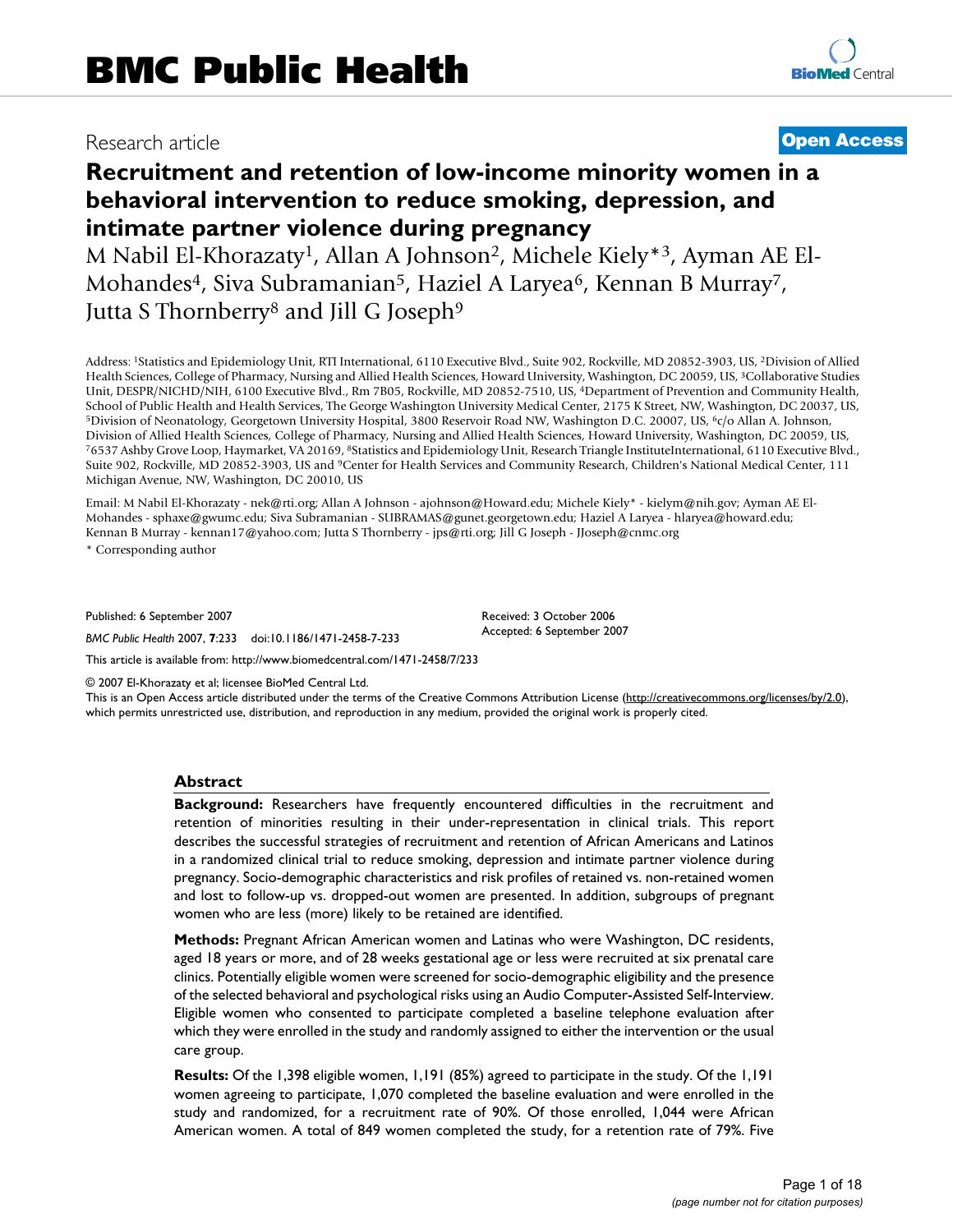percent dropped out and 12% were lost-to-follow up. Women retained in the study and those not retained were not statistically different with regard to socio-demographic characteristics and the targeted risks. Retention strategies included financial and other incentives, regular updates of contact information which was tracked and monitored by a computerized data management system available to all project staff, and attention to cultural competence with implementation of study procedures by appropriately selected, trained, and supervised staff. Single, less educated, alcohol and drug users, non-working, and non-WIC women represent minority women with expected low retention rates.

**Conclusion:** We conclude that with targeted recruitment and retention strategies, minority women will participate at high rates in behavioral clinical trials. We also found that women who drop out are different from women who are lost to follow-up, and require different strategies to optimize their completion of the study.

#### **Background**

There is a long standing concern that minorities, in particular African Americans and Hispanics, are less willing to participate in clinical research than non-minorities. This belief exists not only among researchers [1] but among the minority populations as well. Many individuals believe that the Tuskegee Syphilis Study has negatively influenced the relationship between African Americans and the biomedical research community [2,3]. However, Gamble [4] suggested that this distrust predated the public revelations about the Tuskegee study. When the federal government mandated in the 1993 Revitalization Act the proportional inclusion of all racial/ethnic minorities in human subject research, factors affecting recruitment and retention of minorities became a topic of more intense discussion. The scientific community increasingly recognizes the motivation behind federally mandated inclusion criteria: insuring that the results of research benefit all groups. To achieve this, it is necessary to guarantee that the results of medical and behavioral research are applicable and available to all members of the population. Also, it is important to determine whether the results differ for a specific race and/or ethnic group, so that generalization from one race/ethnic group to another is valid.

There is a broad literature exploring reasons for differential minority participation in clinical trials. In addition to the memory of the Tuskegee Study [2,5], there is a more generalized distrust among minorities of the medical community [6-9] and a history of negative experiences with health facilities [6]. Other reasons cited include those related to the organization and communication of research and those related to circumstances in minority communities. Issues related to the organization and communication include the paucity of clinical trials occurring at institutions where minorities seek medical care [2,7], ineffective communication by research staff [7,8], complex study medicine regimens, difficulty in rescheduling appointments due to lack of flexibility on the part of study personnel [3,10], complicated and cumbersome recordkeeping requirements [11,12], lack of feedback, and ineffective informed consent procedures [6,10]. On the other hand, issues related to the circumstances of minority populations include fear of being used as guinea pigs [8,13], lack of awareness of medical trials [8,10], the influences of relatives and friends, working multiple jobs, conflicting work schedules [6,10], barriers to transportation [7,10] and child care, poor incentives, inability to complete selfadministered forms (i.e., low literacy), language barriers [8,14], personal reasons, lack of time, and other priorities which take precedence over study obligations [11,12]. Other problems mentioned more often by ethnically diverse subjects who withdrew from a multicenter randomized controlled research trial were lack of time, negative side effects, and dissatisfaction with the overall research process [3,10].

Beliefs that minorities are less willing to participate in research, when compared to non-minority populations, stem mainly from their under-representation in various surveys due to higher non-response rates and/or lack of access to health research. An accurate validation of these beliefs to evaluate minority recruitment into many clinical and behavioral intervention studies is not possible at all times. Unlike response rates in surveys, lack of reporting of the numbers of screened/potential/eligible subjects in clinical and behavioral research necessary for the calculation of recruitment rates by race and ethnicity makes it impossible to assess the success/failure of minority recruitment [11]. A recent report by Wendler, et al. [15] suggests, contrary to popular belief, that the differences in the rates at which non-Hispanic whites and minorities agree to participate in health research are small. This conclusion is based on a review of 20 health research studies (3 interview studies, 10 clinical intervention studies, and 7 surgery trials) that included sufficient data to determine consent rates by race or ethnicity. Where differences (although non-significant) did occur, minority groups tended to be more, not less, willing to participate in research. This review suggests that the primary reasons for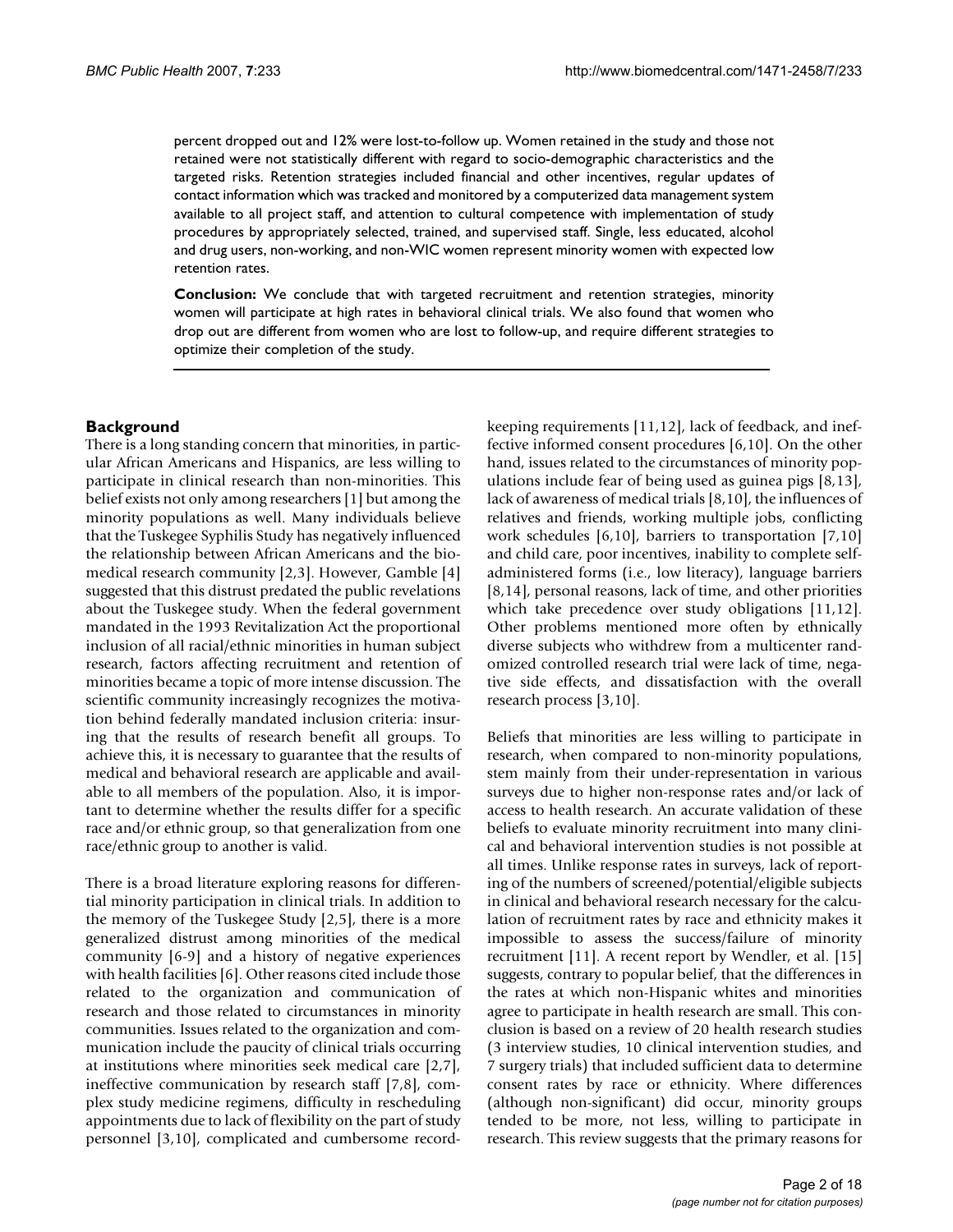lack of participation by minority groups is the failure to invite them to participate, to provide accessible sites for participation, and failure to overcome barriers such as childcare arrangements and transportation costs. Because this analysis focused on clinical intervention trials and did not include behavioral or prevention trials or natural history studies, it is possible that the study characteristics may more strongly affect participation than race or ethnicity. For example, in a behavioral and counseling educational intervention, it is possible that the inability to foresee immediate and/or personal benefit for the time commitment that is required may discourage participation. This would suggest that successful recruitment and retention of minorities may depend also on the type of research that is being conducted.

This paper focuses on the recruitment and retention of participants in a behavioral and counseling intervention trial entitled "Interventions for Risk Factors in Pregnant Women in Washington, DC: An Integrated Approach" or DC-Healthy Outcomes of Pregnancy Education (hereinafter referred to as Project DC-HOPE). In an attempt to understand why our recruitment and retention strategies were so successful, the socio-demographic characteristics and risk profiles of women who were retained are compared to those who were not retained. Since outcome measures regarding risk factors may be evaluated at two time points (at delivery and at 8–10 weeks postpartum), retention can be measured at these two distinct points. Retention rates, as estimated on the basis of completed interviews, are compared for follow-up interviewing prior to delivery and at the postpartum period by socio-demographic and risk characteristics. Comparisons of those who completed these interviews with those who did not complete these interviews are also presented.

# **Methods**

Project DC-HOPE was one project within the NIH-DC Initiative to Reduce Infant Mortality in Minority Populations in the District of Columbia, a collaborative effort involving the Children's National Medical Center, George Washington University, Georgetown University, Howard University, the National Institute of Child Health and Human Development (NICHD)/NIH/DHHS, and RTI International. Project DC-HOPE was a randomized clinical trial targeting smoking (including environmental tobacco smoke exposure), depression, and intimate partner violence (IPV). The primary goal was to estimate whether a multi-modal, integrated counseling and educational intervention reduces smoking and environmental tobacco smoke exposure (ETSE), depression, and IPV (defined as being victimized) among pregnant African American and Latina women. A secondary goal was to estimate whether a clinic-based intervention reducing smoking, ETSE, depression, and IPV in pregnancy would reduce adverse pregnancy outcomes (e.g., prematurity and low birth weight) and lower infant morbidity and mortality.

Outcome measures were selected to address both sets of goals. Medical records of infants and mothers were abstracted to obtain data on pregnancy outcome measures. In addition, an assessment battery of standardized and validated self-report measures of the targeted risks and cotinine levels based on saliva specimens were collected. These assessments were obtained at baseline, 22– 26 weeks and 34–38 weeks of gestation, and 8–10 weeks postpartum. Subjects were recruited at six prenatal care clinics in Washington, DC. Women were eligible to participate if they were Washington, D.C. residents, African American or Latino, at least 18 years of age, at 28 weeks gestation or less, and English speaking. These eligibility criteria were verified from clinic records. Institutional review boards at Howard University, RTI International, and NIH approved the study.

To ensure adequate statistical power for testing the hypotheses that multidisciplinary integrated intervention will result in reductions in targeted risk factors and improvements in pregnancy outcomes, determination of sample size requirements was essential. Based on the number of births to African American women in Washington, DC, estimates of the number of women appearing at participating clinics in their first two trimesters of pregnancy, the prevalence of the risk factors estimated from previous studies, the estimated refusal rate, and the 2-year recruitment period, a total of 1,750 pregnant women were expected to enroll. Because of the study design and eligibility criteria, participants identified would have a 100% prevalence of a specific risk factor. Assuming a 20% dropout rate, and 20% loss to follow-up, 1,050 women were expected to be retained at the end of the follow-up period (525 in each of the care groups). This number, assuming a 5% level of significance, 80% power, would allow the detection of 10–20% reductions in risk-specific factors among those in the intervention group from a 100% prevalence at recruitment time. This number was also sufficient to detect a 25% reduction in prematurity and low birthweight combined in the intervention group as compared to that for the usual care (estimated at 20%).

Project DC-HOPE staff members were grouped into four functional teams: Recruitment Specialists (RSs) conducted participant recruitment and retention of study subjects and collected saliva specimens; Pregnancy Advisors (PAs) delivered the intervention; telephone interviewers administered the evaluation interviews; and abstractors obtained information from medical records.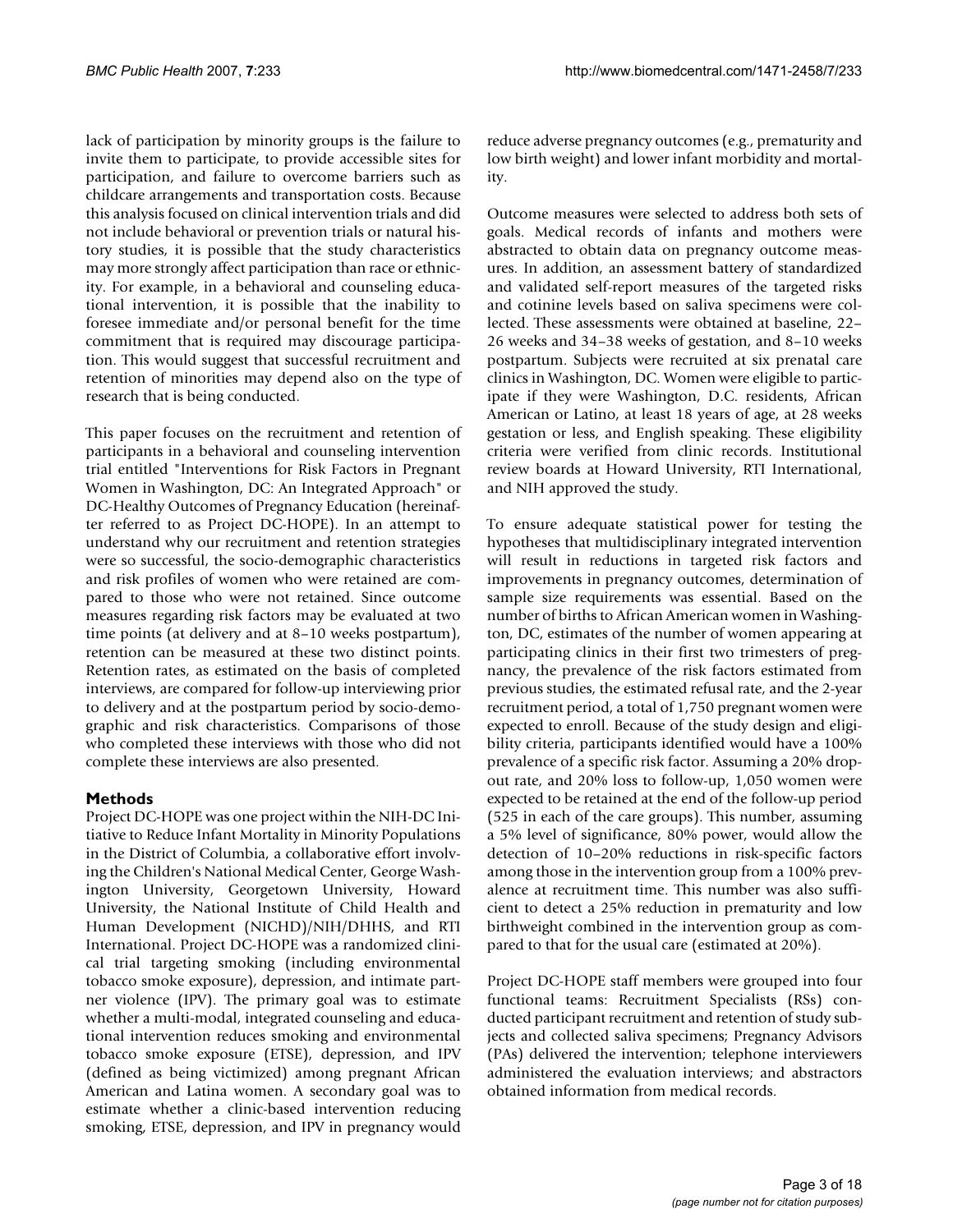Recruitment took place between July 9, 2001 and October 31, 2003, four months beyond the original planned 2 year period. Follow-up activities of participants continued until July 31, 2004. The project started at four clinic sites. Because one site closed ten months after the start of the study, a fifth site was added in February 2002, and an additional sixth site was added in May 2003. These steps were taken to ensure the recruitment of the required sample size.

RSs approached women presenting for prenatal care while waiting for their appointments. Clinic logs were monitored closely on a daily basis for both returned participants and new clients. The RSs briefly explained the objectives of the study to the women and provided them with a brochure describing the study and answers to common questions. Interested women gave written consent for screening. Women were screened for socio-demographic eligibility and the presence of one or more of the four targeted risks using an Audio-Computer-Assisted Self Interview (A-CASI). A-CASI methodology allows subjects to listen to digitally recorded questions on headphones that are connected to a laptop computer while the question is simultaneously displayed on the computer screen. As a response choice is heard, it is highlighted on the screen. The subject answers by touching the chosen response option on the screen. A-CASI offers an environment in which sensitive information is easily and privately reported without the need for special computer skills or reading ability. Consequently, risky behaviors are reported more frequently than in more conventional interviewing or self-administered paper and pencil forms [16-19].

The recruitment process was flexible in order to enhance participation. If a woman were reluctant to start the screening process due to time constraints, the RSs would suggest that she complete the screening and recruitment process when she returned to the clinic at a later date.

Women found to be eligible based on A-CASI responses were invited to participate in the study and provided with all information necessary to make an informed and knowledgeable decision. Those interested signed a second form consenting to participate in the randomized trial once they completed the baseline interview.

These consenting participants were asked to provide contact information, including the best phone number for reaching them and the names and telephone numbers of two relatives or friends who did not live with them. Efforts were taken to develop contact procedures from the research staff who maintained confidentiality when communicating with participants outside the clinic setting. Addresses were collected to facilitate tracing efforts, but the women were informed that they would not receive mail from Project DC-HOPE. Since one of the screened risk factors was IPV, staff did not want to raise women's risk for abuse by receiving mail from the study that might be negatively regarded by an abusive partner, or would expose her pregnancy. For similar reasons, women were asked whether or not telephone messages from Project DC-HOPE staff could be left on their telephone answering machines. If not, this was noted in her computerized record accessible by all project teams.

After completing the baseline interview, women were randomly assigned to usual care or intervention group. Siteand risk-specific block randomization of participants was conducted. Women randomized to the intervention group met with trained PAs (in addition to seeing their physician) either immediately before or after a routine prenatal visit and at two postpartum sessions during which they received individualized counseling targeting their area(s) of risk. Women in the intervention group attended on average  $3.9 \pm 2.8$  prenatal sessions, and 53.6% attended at least 4 prenatal sessions. Participants spent an average of  $35.3 \pm 14.8$  minutes per session. Women assigned to the usual care group met with their primary care providers as per standard clinic practice.

## *Recruitment and retention strategies*

Several strategies were implemented in Project DC-HOPE which were designed to promote successful recruitment and retention of study participants. These strategies received careful consideration, taking into account the goals of the study and the type and duration of the intervention. This is important in such a community-based research study in which reliance on clinic infrastructure and personnel influences the success of the study. The strategies included features of the study design, consistent contact with study participants, financial incentives, recruitment training, cooperation from clinic staff, effective tracking of study participants, and continuous monitoring of study progress. A description of each of these elements follows.

As part of the study design, women had to complete the baseline interview before they were randomized and enrolled into the study. Consequently, women were identified who were more likely to complete the study, since there were several opportunities (completing the A-CASI screening, providing main study consent, and completing the baseline interview) leading up to randomization during which they could refuse or be lost to follow-up. This strategy also preserved the balance between the usual care and intervention groups in order to facilitate the intent-totreat analysis of the impact of the intervention. In fact, the difference in the retention rate between the intervention group (78%) and the usual care group (81%) was not sig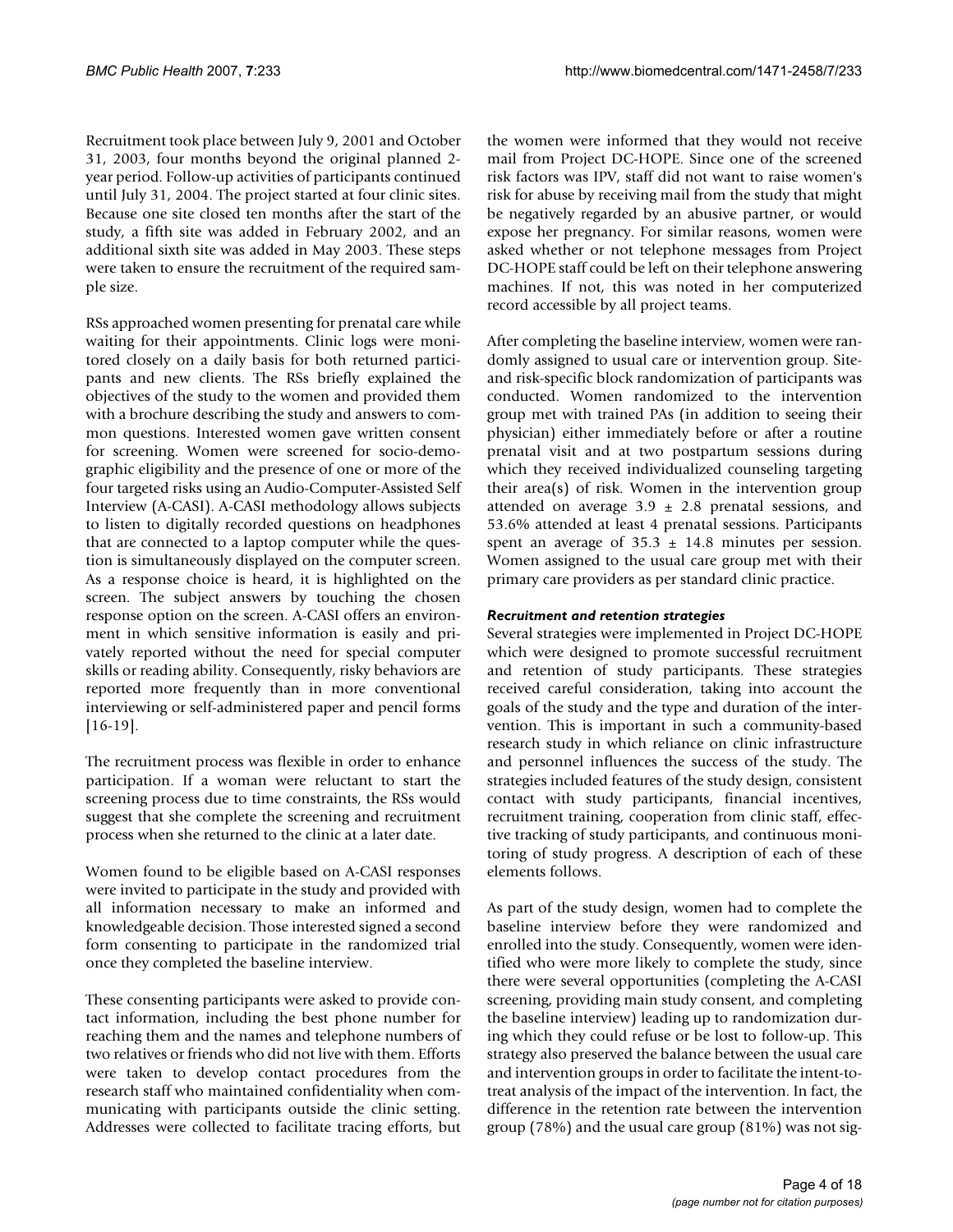nificantly different. A second feature of the study design, which contributed to high retention by reducing participant burden, was scheduling all in-person study activities to coincide with prenatal care visits. This included the collection of saliva, the dispensation of incentives, and the delivery of the intervention sessions.

Critical to retention and the success of a longitudinal study is consistent contact with the study participants and updated contact information [20,21]. For Project DC-HOPE, RSs maintained frequent telephone contacts with the participants to remind them of intervention sessions and to reschedule missed appointments. Contact information was updated each time project staff had personal contact with study participants, including when monetary incentives were dispensed and saliva samples were collected, and at each intervention session. Contact information was also updated at the completion of each telephone interview. The four project teams maintained detailed documentation of the time and day of attempted phone calls (both successful and unsuccessful) to determine the best time to reach the participants. Senturia, et al. [21] found that timing of phone contacts and their intensity are crucial in retaining participants. Thus, great efforts were taken to develop contact procedures for the research staff to maintain confidentiality when communicating with participants outside the clinic setting. In addition, a concerted effort was made by study staff to track hard-to-find participants. The contact information database was checked to obtain the most up-to-date locator information. The subject was then telephoned at her primary and (where necessary) her secondary telephone numbers. If the subject were not reached, Directory Assistance was consulted for a new telephone listing. If a new listing were not found, the clinic staff was consulted for updated or different contact information. In addition, the planned hospital delivery site was contacted to determine if the subject had been admitted.

Financial incentives to compensate participants for their time and effort also contributed to successful recruitment and retention of study participants. All women received \$5 for completing the A-CASI screening, a 30-minute telephone card for providing main study consent, and \$15 for each telephone interview. Women in the intervention group received \$10 for each intervention session and additional \$15 and \$25 gift certificates for the first and second postpartum intervention sessions, respectively.

The efforts of the RSs and the extensive training they received contributed to successful recruitment. Mostly African American and females, the RSs learned that their verbal and non-verbal behavior was an important part of obtaining cooperation and promoting participant confidence and trust. Rapport was imperative for successful

recruitment and was achieved through showing sensitivity to the women and their experiences. Specifically, RSs were taught to be:

- alert, clear spoken, and good listeners;
- positive and assertive, but not aggressive;
- responsive to the woman's reasons for reluctance;
- respectful and culturally sensitive;

• confident, sincere, and spontaneous in their introduction; and

• credible, by knowing the objectives of Project DC-HOPE and the activities required for participation.

Training involved role-playing to address different situations and types of women. Training of new RSs also included the sharing of experiences by the veteran RSs. In addition, RSs discussed recruitment strategy ideas in periodic meetings with the supervisor of data collection and principal investigators.

Cooperation from the clinic staff was another critical strategy for the recruitment and retention efforts. As suggested by Wiemann and colleagues [22] this [clinic staff] cooperation is facilitated by educating them on the study design and designing the project implementation procedures with the least amount of interference with the daily functioning of the clinic. Before launching the study, the Principal Investigators held meetings with the clinic staff to explain the purpose of the study and describe their role in the study. Their understanding of the study design and sense of involvement with the recruitment and retention process helped maintain the integrity of the research effort and provide the project easy access to the clinic sites. Throughout the duration of the study, project supervisory staff made frequent visits to clinic sites to address problems and to demonstrate willingness to be flexible and modify procedures to adapt to the individual clinic needs. The study also provided partial salary support for the clinic staff who were assuming the extra responsibility of collaborating with the RSs and PAs.

A Data Management System (DMS) was developed to share and track information about study participants by the four functional project teams. The DMS was a PCbased computerized system that allowed for the collection, aggregation, and reporting of the study data. The DMS tracked upcoming events (visits, interviews, incentives, intervention, etc.) for individual study participants and was available to all project teams on computers dedicated to the study at each clinic site, interviewing site, and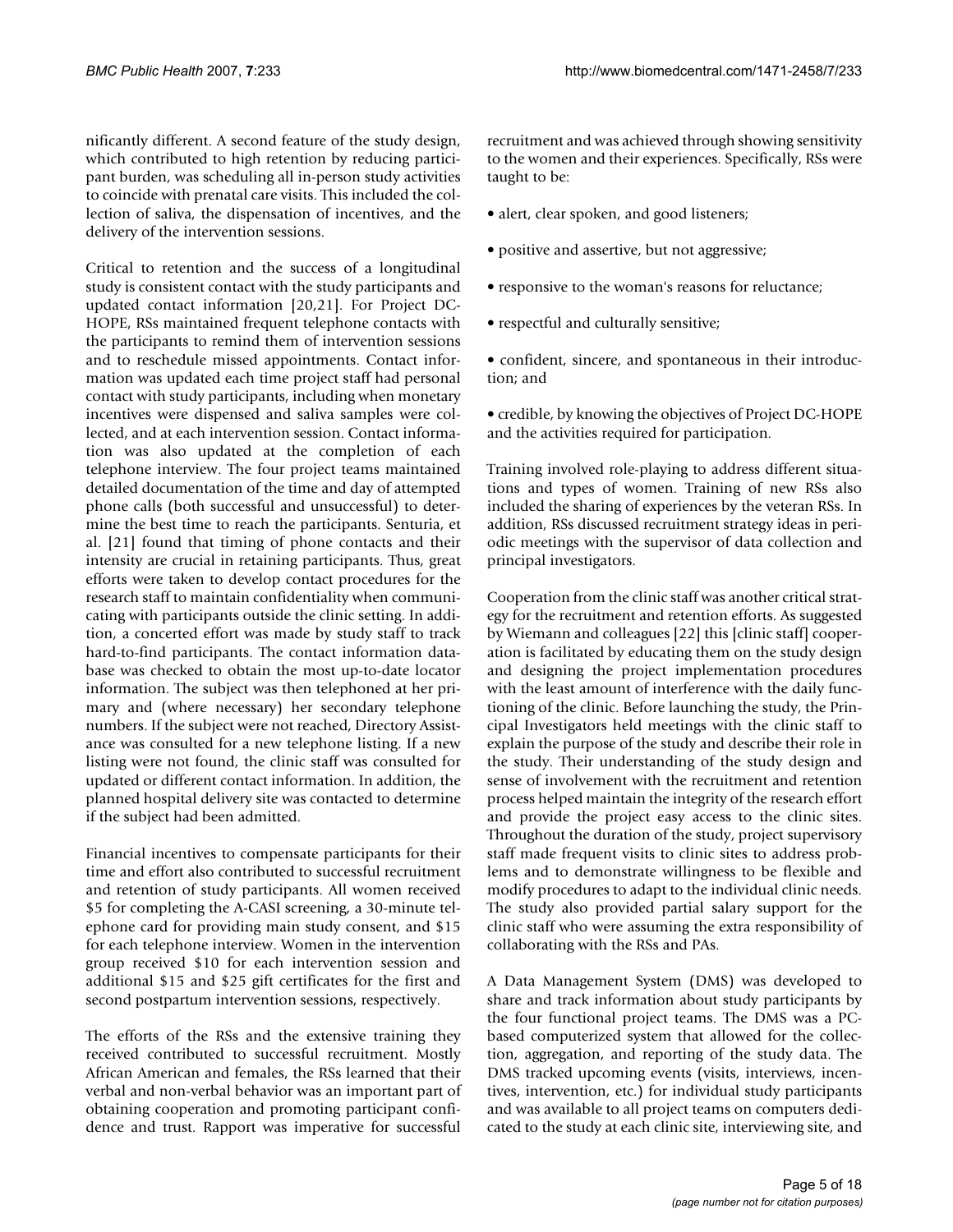medical record abstraction site. Reports generated by the DMS made it possible for the project teams to prepare for upcoming events, such as a participant's prenatal care visit or intervention session, or the need to collect a saliva sample or dispense an incentive payment, and were critical in the recruitment and retention efforts. Types of reports included:

• a list of patients previously seen at the clinic with their recruitment status,

- a list of scheduled appointments for a given day with required activities,
- a list of participants with a specific activity due or overdue,

• a report for each study participant summarizing their completed study activities, along with personal information such as contact information, their next prenatal care visit, and pregnancy status.

The Data Coordinating Center (DCC) staff responsible for the implementation of the DMS maintained close communications with the functional project teams, provided quick response to any issues, and immediately resolved any problems the staff had with the system. Senturia, et al. [21] recommended such a strategy as "essential to achieving nearly complete follow-up within a population historically difficult to follow."

Recruitment and enrollment status reports, first weekly, then bi-weekly, and finally monthly, were used to monitor study progress. These reports provided site-specific information for all study activities, beginning with the number of women approached and screened. In addition to the number of eligible and consenting women, reasons for ineligibility and refusals were also reported. Actions to address recruitment issues were taken accordingly. For women enrolled in the study and randomized, the reports provided the number of women who withdrew from the study or were lost to follow-up. Number of completed intervention sessions, completed telephone interviews for each evaluation time interval, and completed medical record abstractions were also reported. These data provided the study management staff with information at each stage of the study and identified potential problems so that appropriate actions could be taken in a timely fashion, such as the addition of clinic sites to increase recruitment. Site-to-site variability in recruitment was monitored and re-training or increased supervision provided as needed.

#### *Statistical analysis*

The statistical analyses of recruitment and retention data proceeded in three stages. First, we present various screening, eligibility, and enrollment results. Differentials in retention rates, comparing socio-demographic characteristics and risk profiles of women retained with those women not retained, were investigated using Fisher's exact tests and Chi-square tests for categorical variables. The differences in means for continuous variables were tested using t-tests. Retention rates at delivery and at postpartum were computed. Differentials in sample characteristics by clinic site (not shown here) were evaluated. The results indicated that socio-demographic characteristics of participants differed across sites and thus needed to be and were accounted for in the analysis.

In the second stage, we investigated multivariable relationships to identify the various socio-demographic characteristics that contributed to differentials in retention/ attrition rates, after controlling for all factors using logistic regression analysis [23]. A multivariable model is presented with various sets of predictors: (1) socio-demographic characteristics, (2) clinic sites, (3) risk factors at baseline interview, and (4) risk predictors. This model includes fourteen predictors. The number of women not completing the postpartum interview, when divided by the number of predictors is approximately 15. This number is greater than the recommended minimum number of events per predictor. This assures the reliability of the estimates of the regression coefficients and the validity of the statistical inference based on this model [24].

In the third stage, we used Classification and Regression Trees (CART) methodology to identify the characteristics of various homogeneous subgroups of women who were likely not to be retained. CART methodology [25,26] helped formulate distinct groups of retained and not retained women, thus identifying those characteristics predicting retention status. CART methodology is a nonparametric exploratory procedure that does not require the stringent assumptions of other parametric statistical methods and tests. For more details, the reader may consult various cited references [27-30].

#### **Results**

#### *Recruitment and participation status*

A total of 4,213 women were approached for A-CASI screening at the six clinic sites. Of these women, 649 refused and 651 never completed the A-CASI screening to determine their eligibility. As shown in Figure 1, the remaining 2,913 women were screened for demographic and risk eligibility. Forty-eight percent (1,398 women) were eligible for recruitment. Of the 1,515 who were ineligible, 919 women did not meet the demographic eligibil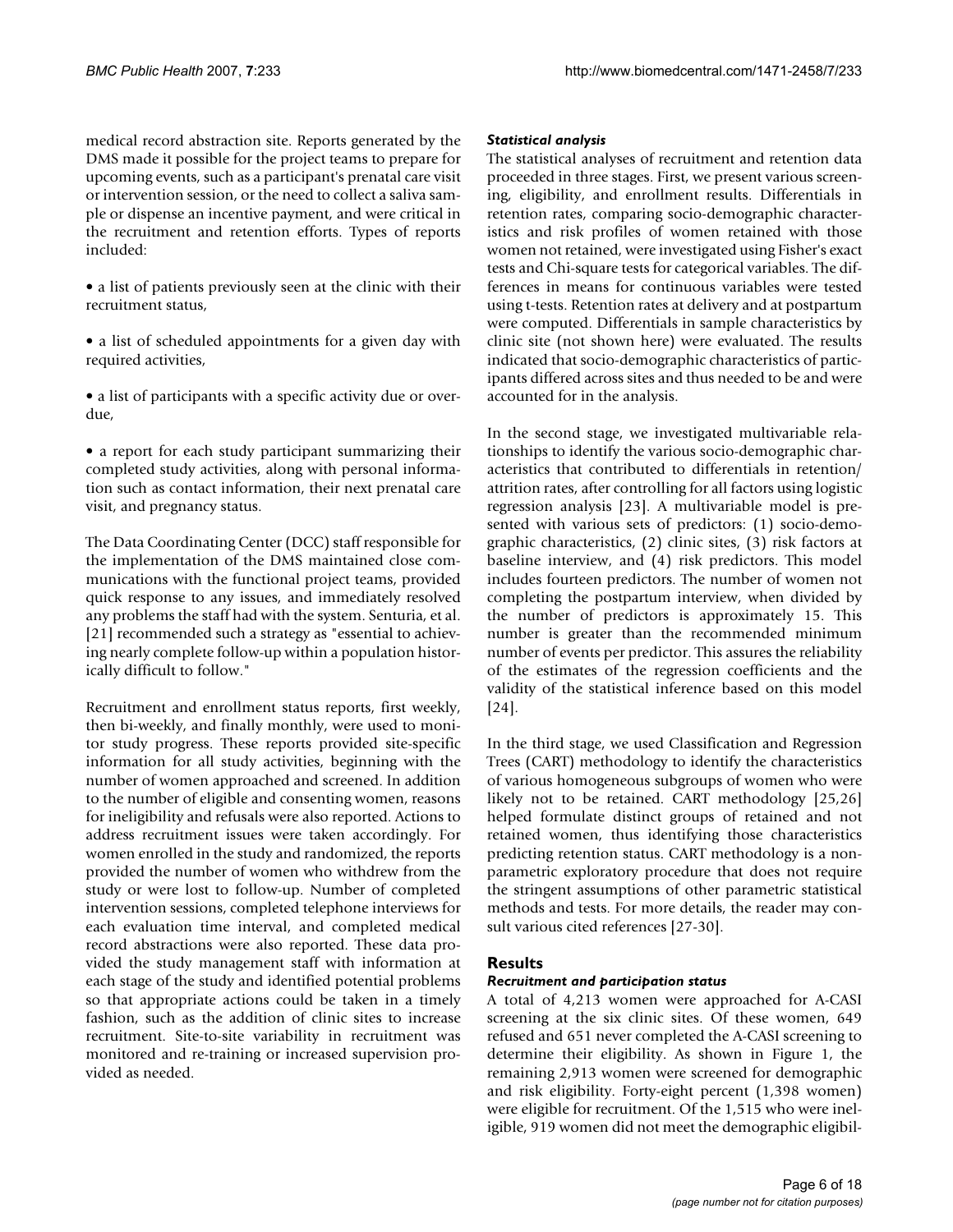ity criteria, 513 did not report any of the designated risks, 81 failed the eligibility verification (conducted later on the basis of the clinic records), and two were found to be potentially suicidal.

Eligibility rates per site were significantly different. As noted in Table 1, only 54% and 63% of those women appearing at clinic sites C and E, respectively, for prenatal care visits met the demographic eligibility criteria, as compared to 72% to 84% for the other four sites. The main demographic reason for ineligibility in five of the six sites was gestational age of more than 28 weeks (ranging from 77% to 94%), and in the sixth site 64% did not meet the race/ethnicity criteria.

Of the 1,398 eligible women, 85% (1,191 women) consented to participate in the study (165 refused to sign the main consent of the study and 42 were not offered the consent for logistic reasons). Again, consented rates out of those eligible for the study by site were significantly different. For those 165 women who refused to consent, the most common reasons for refusing to sign the main consent were denial of need for help (32%), lack of interest (29%), claims to be beyond 28 weeks of gestation (16%), and do not have enough time (6%). Of note, only 3% of those refusing gave study intrusiveness as the reason.

Of the 1,191 women consenting to participate, 90% (1,070 women) completed the baseline telephone interview and were randomized into the study. Of the 121 women who consented but did not complete the baseline interview and thus not enrolled in the study, 70 were not located, 24 either lost or terminated their pregnancy, 17 refused the baseline interview, and 10 were not enrolled due to other reasons.

Enrolled women were, on average, 24.6 years old and reported that they were 17.1 weeks of gestation at recruitment. The majority were Black or African-American (98%) and single, separated, widowed or divorced (76%). Nearly two-thirds of the women had other children (68%), were not working (63%), and more than threefourths received Medicaid (77%).

## *Retention status*

Of the 1,070 enrolled women, 21% (221 women) discontinued the study before completing the postpartum telephone interview. Five percent (58 women) dropped out, 12% (128 women) were lost to follow-up, and 3% (35 women) did not complete the study because they were identified as ineligible after they were enrolled in the study. Eight of these ineligible women were potentially suicidal, five had previously participated in the study, ten were found to have gestational age greater than 28 weeks at recruitment, three terminated their pregnancy, one delivered before the baseline interview was administered, and the remaining 18 women were deemed ineligible for other reasons, including age, pregnancy status, and significant medical co-morbidities. The remaining 849 completed the final postpartum interview, for a retention rate of 79%. The reasons for those 58 who dropped out included loss of interest in the study (40%), moving out of Washington, DC (11%), denial of risk (11%), lack of time (7%), dislike of questions asked (5%), miscarriages and abortions (5%), denial of need for the intervention (4%), and illness (4%).

As reported earlier, 98% (1,044) of the 1,070 enrolled women were African American. Of these 1,044 African American women, 91.3% (953 women) completed at least one of the follow-up interviews. (See Figure 1.) Only 4% of the African American women (40) withdrew from the study, 3% (30) were lost to follow-up, and 2% (21) were deemed ineligible after enrollment. A total of 831 African American women (80%) completed the final postpartum interview.

**Table 1: Screening, eligibility, consenting, and enrollment by clinic site**

| <b>Clinic</b><br>site | <b>Number</b><br>complete<br>d A-CASI | <b>Number</b><br>demographically<br>eligible |      | Number eligible for<br>recruitment** |       | <b>Number consented</b> |       | No. completed<br>baseline/enrolled and<br>randomized |       | <b>Enrolled</b><br>as % of<br>eligible |
|-----------------------|---------------------------------------|----------------------------------------------|------|--------------------------------------|-------|-------------------------|-------|------------------------------------------------------|-------|----------------------------------------|
|                       | N                                     | N                                            | %*   | N                                    | $%$ * | N                       | $%$ * | N                                                    | $%$ * |                                        |
| A                     | 322                                   | 269                                          | 83.5 | 217                                  | 67.4  | 198                     | 91.2  | 178                                                  | 89.9  | 82.0                                   |
| В                     | 237                                   | 189                                          | 79.7 | 133                                  | 56. I | <b>118</b>              | 88.7  | 106                                                  | 89.8  | 79.7                                   |
| C                     | 956                                   | 518                                          | 54.2 | 320                                  | 33.5  | 220                     | 68.8  | 208                                                  | 94.5  | 65.0                                   |
| D                     | 450                                   | 365                                          | 81.1 | 259                                  | 57.6  | 232                     | 89.6  | 197                                                  | 84.9  | 76.I                                   |
| Е                     | 331                                   | 210                                          | 63.4 | 135                                  | 40.8  | 112                     | 83.0  | 108                                                  | 96.4  | 80.0                                   |
| F.                    | 617                                   | 443                                          | 71.8 | 334                                  | 54.I  | 3 I I                   | 93.1  | 273                                                  | 87.8  | 81.7                                   |
| <b>TOTAL</b>          | 2913                                  | 1994                                         | 68.5 | 389                                  | 47.7  | 1191                    | 85.7  | 1070                                                 | 89.8  | 77.0                                   |

\* As percentages of the number in the previous category.

\*\* Women demographically eligible and were identified by at least one of the three risk factors.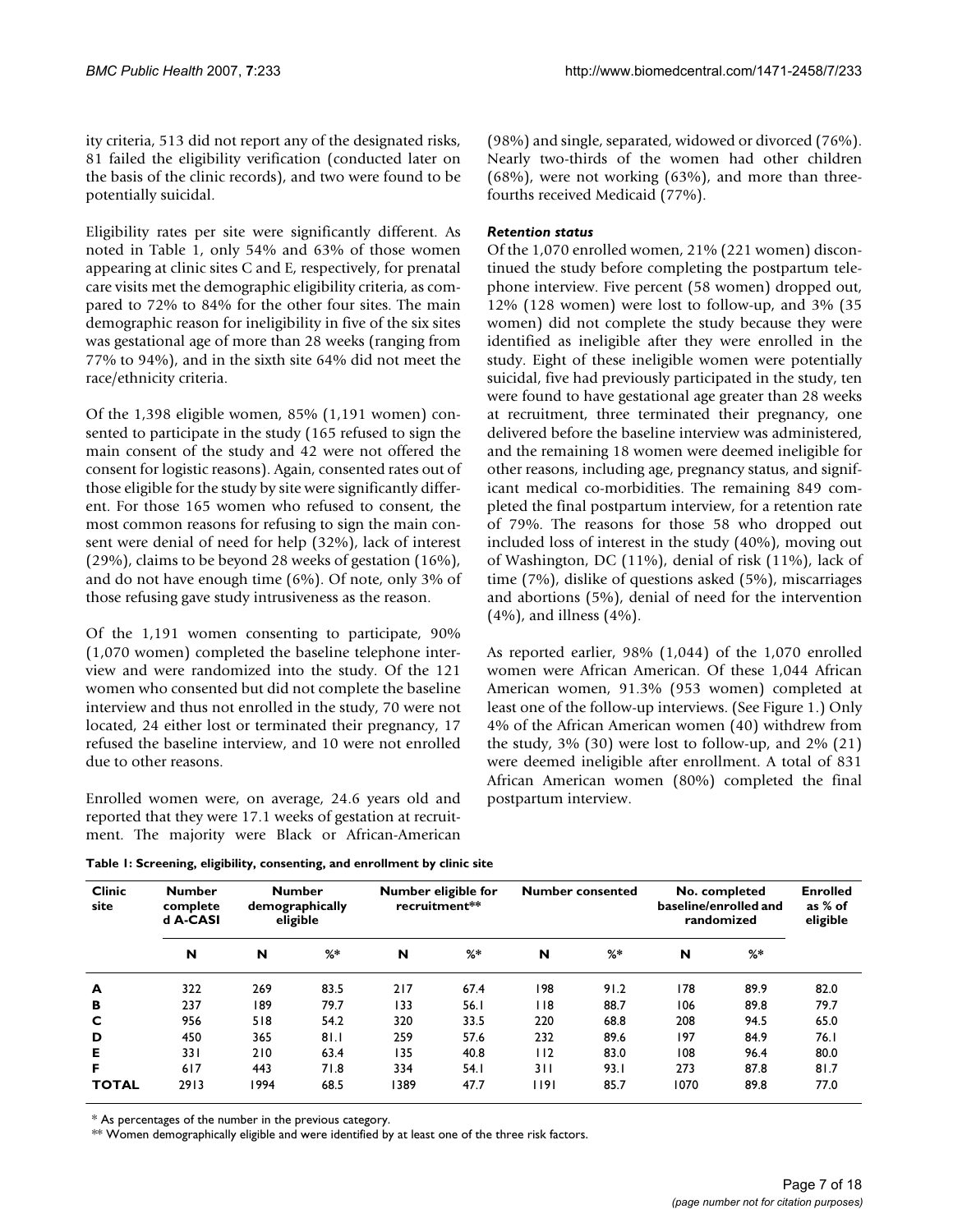

Figure 1

Screening, Eligibility, Recruitment and Retention: Project DC-HOPE.

#### *Comparison of characteristics between retained and not retained participants*

We compared the socio-demographic (measured at baseline) and risk characteristics between women who were retained (completed the study per protocol) and women who were not retained because they either dropped out or were lost to follow-up. Chi-square and t test statistics for differences were performed. As shown in Table 2, women who were retained were slightly older (24.6 vs. 24.3 years), better educated, married, and employed. However, no significant differences were found between the two care groups.

Table 3 shows comparisons between women who dropped out or withdrew from the study to those who were lost to follow-up. Women in these two types of nonretention are not significantly different with respect to risk prevalence. However, women who dropped-out are significantly older (25.9 vs. 23.3 years, *p* < 0.01), less educated  $(p = 0.01)$ , less likely to be single, separated, widowed, or divorced (47% vs. 87%, *p* < 0.01), more likely to be working  $(47\% \text{ vs. } 31\%, p = 0.04)$ , and less likely to be receiving Medicaid (66% vs. 84%, *p* < 0.01). Interestingly, the overall non-retention rate of the intervention group and usual care group is the same (about 17%); 90 versus 89 participants, respectively. However,

non-retained women by type of retention are significantly different. Women in the intervention group were more likely to drop out or withdraw from the study, than those in the usual care group (69% vs. 31%, *p* < 0.01). Women in the usual care group were more likely to be lost to follow-up as compared to the intervention group (58% vs. 42%).

Comparisons of women in each of these two types of nonretention to those retained (Tables 2 and 3) indicated that women who were lost to follow-up were significantly different from those retained with respect to age, relationship status, and gestational age at recruitment. Women lost to follow-up were younger, less likely to be married or living with a partner, and at a more advanced gestational age at recruitment. On the other hand, women who dropped out were significantly different from those retained only with respect to relationship status. Women who dropped out were more likely to be married or living with a partner. For women who were not retained, neither group is significantly different from those retained with respect to risk prevalence, except for the active smoking risk. Women who dropped-out were more likely to be smokers than women who were retained (66% vs. 47%, *p*  $= 0.01$ ).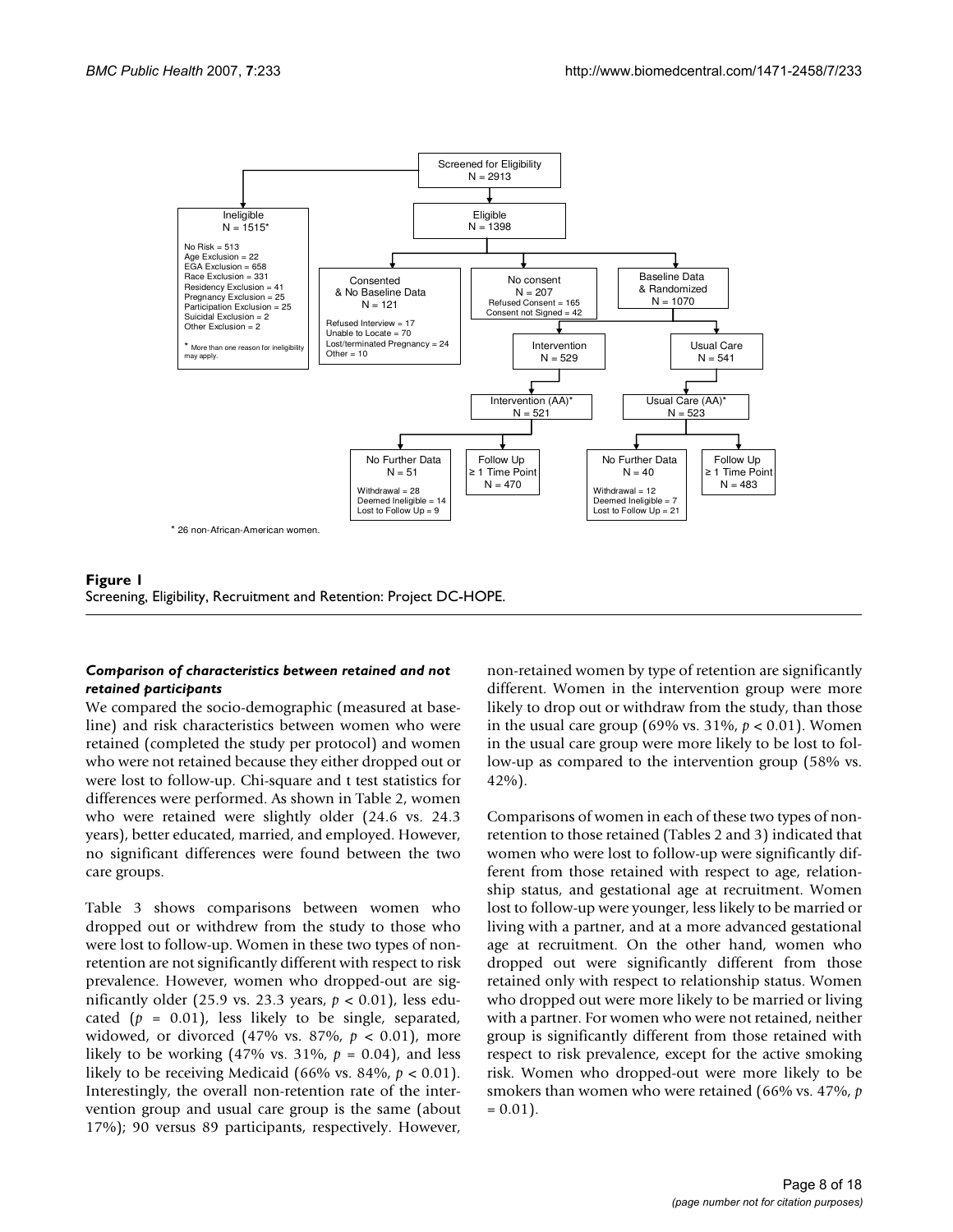|        | Table 2: Socio-demographic and risk characteristics by retention |
|--------|------------------------------------------------------------------|
| status |                                                                  |

| Socio-demographic & risk<br>characteristics      | <b>Not</b><br>retained | <b>Retained</b> | Significance<br>level |  |  |  |
|--------------------------------------------------|------------------------|-----------------|-----------------------|--|--|--|
| Socio-demographic characteristics                |                        |                 |                       |  |  |  |
| Maternal age                                     | $24.3 \pm 5.4$         | $24.6 \pm 5.4$  | 0.42                  |  |  |  |
| <b>Educational level:</b>                        |                        |                 |                       |  |  |  |
| Below high school                                | 76 (34.5%)             | 245 (28.8%)     | 0.25                  |  |  |  |
| High school graduate/GED                         | 97 (44.1%)             | 399 (46.9%)     |                       |  |  |  |
| Some college                                     | 47 (21.4%)             | 206 (24.2%)     |                       |  |  |  |
| <b>Relationship status:</b>                      |                        |                 |                       |  |  |  |
| Single/separated/widowed/<br>divorced            | 179<br>(81.4%)         | 637 (74.9%)     | 0.05                  |  |  |  |
| Married/Living with a<br>partner                 | 41 (18.6%)             | 213 (25.1%)     |                       |  |  |  |
| <b>Employed</b>                                  | 72 (32.7%)             | 323 (38.0%)     | 0.16                  |  |  |  |
| <b>Receives Medicaid</b>                         | 171<br>(78.1%)         | 653 (77.2%)     | 0.86                  |  |  |  |
| <b>Gestational age at</b><br>recruitment (weeks) | $17.2 \pm 7.4$         | $17.1 \pm 6.6$  | 0.75                  |  |  |  |
| <b>Alcohol use during</b><br>pregnancy           | 46 (20.9%)             | 183 (21.5%)     | 0.93                  |  |  |  |
| Drug use during<br>pregnancy                     | 36 (16.4%)             | 151 (17.8%)     | 0.69                  |  |  |  |
| <b>A-CASI</b> screening risk results             |                        |                 |                       |  |  |  |
| <b>Active smoking</b>                            | 118<br>(53.6%)         | 396 (46.6%)     | 0.07                  |  |  |  |
| <b>Environmental tobacco</b><br>smoking (ETSE)   | 175<br>(79.6%)         | 710 (83.5%)     | 0.16                  |  |  |  |
| Depression                                       | 78<br>(35.4%)          | 308 (36.2%)     | 0.87                  |  |  |  |
| Intimate partner<br>violence (IPV)               | 46<br>(20.9%)          | 178 (20.9%)     | 1.00                  |  |  |  |

#### *Completion rates of follow-up interviews*

Realizing that prenatal risk behavior could be different from postpartum behavior and that the factors which operate on these two sets of outcomes are different, Project DC-HOPE investigators examined the effects of the intervention at two points in time, at delivery and at 8–10 weeks postpartum. Consequently, retention of the study participants through the prenatal period to complete the prenatal follow-up interviews (retention at delivery) became as important as retention through the postpartum interview (retention at postpartum). In this section, we address the differentials in socio-demographic and risk factors for non-retention at delivery (i.e., women who did not complete the follow-up interview prior to delivery, whether the second or the first interview close to delivery) and compared these factors to non-retention at postpartum (i.e., women who did not complete the final postpartum interview). In order for the comparisons to reflect these differentials with respect to a homogeneous group of minority women, the results in the rest of the paper are limited only to African American women in the study (1,044 women). This is also justified due to the exclusion of a very small number of Hispanic women enrolled ( $n = 22$ ) and 4 women who failed to complete the baseline interview prior to the termination of their pregnancy.

Differentials of non-completion rates of interviews by socio-demographic characteristics and clinic sites among African American women are presented in Table 4. Women who were not receiving WIC support were less likely to complete a follow-up interview (45% non-completion of a follow-up interview prior to delivery and 47% non-completion of the final postpartum interview). This is about 20–24% higher than the next highest non-completion rates. Meanwhile, women receiving WIC achieved the highest interview completion rates (87% and 85%, for retention at delivery and at postpartum, respectively). Other non-completion rates for various socio-demographic groups were in the 15–16% range. There was also a tendency for non-completion rates of interviews to decrease with education, for those with a high school diploma or more. Retention rates by clinic site ranged from 77.2% to 86.5% at delivery time and from 65.4% to 86.6% at postpartum.

Risk factors' differentials of non-completion rates are addressed in Table 5. While risks were reported during the A-CASI screening for the purposes of randomization and intervention, women were contacted for baseline telephone interview on average 3–4 weeks after screening using more elaborate sets of questions and/or instruments to assess risks. As a result, some women who reported risk(s) at screening were found to have no risk at the time of the baseline interview. Risk factors reported at baseline interview appeared to more significantly impact interview non-completion rates. Women with any of the four risks factors addressed in this study showed higher non-completion rates than those with none of the four risks (19% vs. 14% for not completing a follow-up interview prior to delivery and 21% vs. 17% for not completing the final postpartum interview). Pregnant women who were actively smoking showed higher non-completion rates than any group of women with other risk factors. Interestingly, women with only IPV risk had the lowest non-completion rates. For the postpartum interview, women with depression risk only, depression and smoking risks, or smoking and IPV risks showed higher non-completion rates than women in the other risk groups.

Moreover, women reporting no specific risk factor at baseline were less likely to drop out from the study than those with risk, perhaps because of less pressure on attending intervention sessions and fewer demands on their time. Randomized group assignment (to either intervention or usual care group) did not appear related to women's completion rates, suggesting that reasons for attrition and dropout from the study were not intervention-specific.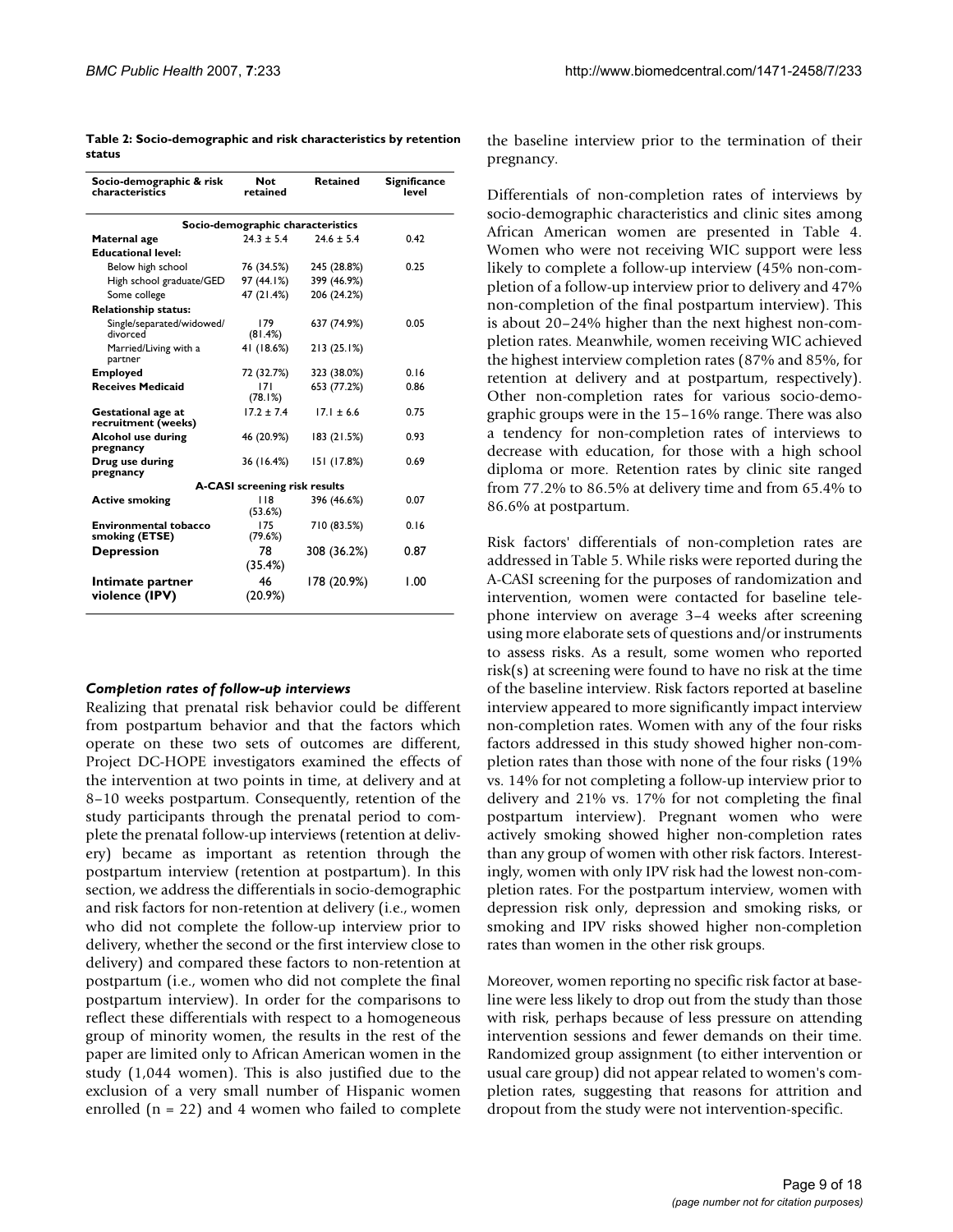| Socio-Demographic & Risk<br><b>Characteristics</b> | Lost-to-follow-up | Dropped-out/withdrew                   | <b>Significance Level</b> |  |  |  |  |
|----------------------------------------------------|-------------------|----------------------------------------|---------------------------|--|--|--|--|
|                                                    |                   | Socio-demographic characteristics      |                           |  |  |  |  |
| Maternal age                                       | $23.3 \pm 5.0$    | $25.9 \pm 5.3$                         | < 0.01                    |  |  |  |  |
| <b>Educational level:</b>                          |                   |                                        |                           |  |  |  |  |
| Below high school                                  | 43 (34.7%)        | 15(27.3%)                              | 0.01                      |  |  |  |  |
| High school graduate/GED                           | 62 (50.0%)        | 21 (38.2%)                             |                           |  |  |  |  |
| Some college                                       | 19(15.3%)         | 19(34.5%)                              |                           |  |  |  |  |
| <b>Relationship status:</b>                        |                   |                                        |                           |  |  |  |  |
| Single/separated/widowed/<br>divorced              | 108(87.1%)        | 26 (47.3%)                             | < 0.01                    |  |  |  |  |
| Married/Living with a partner                      | 16(12.9%)         | 29 (52.7%)                             |                           |  |  |  |  |
| <b>Employed</b>                                    | 38 (30.6%)        | 26 (47.3%)                             | 0.04                      |  |  |  |  |
| Number of Children < 18<br>living with her         | $1.31 \pm 1.32$   | $1.33 \pm 1.41$                        | 0.93                      |  |  |  |  |
| <b>Receives medicaid</b>                           | 104 (83.9%)       | 36 (65.5%)                             | < 0.01                    |  |  |  |  |
| <b>Gestational age at</b><br>recruitment (weeks)   | $19.4 \pm 7.1$    | $18.5 \pm 6.7$                         | 0.42                      |  |  |  |  |
| Alcohol use during pregnancy                       | 24 (19.4%)        | 13(23.6%)                              | 0.55                      |  |  |  |  |
| Drug use during pregnancy                          | 17(13.7%)         | 10(18.2%)                              | 0.50                      |  |  |  |  |
|                                                    |                   | <b>A-CASI</b> screening risk results   |                           |  |  |  |  |
| <b>Active smoking</b>                              | 25 (20.2%)        | 8(14.5%)                               | 0.41                      |  |  |  |  |
| <b>Environmental tobacco</b><br>smoking (ETSE)     | 96 (77.4%)        | 38 (69.1%)                             | 0.26                      |  |  |  |  |
| <b>Depression</b>                                  | 59 (47.6%)        | 19(34.5%)                              | 0.14                      |  |  |  |  |
| Intimate partner violence<br>(IPV)                 | 37 (29.8%)        | 15(27.3%)                              | 0.86                      |  |  |  |  |
|                                                    |                   | <b>Baseline interview risk results</b> |                           |  |  |  |  |
| <b>Active smoking</b>                              | 60 (48.4%)        | 36 (65.5%)                             | 0.04                      |  |  |  |  |
| <b>Environmental tobacco</b><br>smoking (ETSE)     | 105 (84.7%)       | 42 (76.4%)                             | 0.21                      |  |  |  |  |
| <b>Depression</b>                                  | 48 (38.7%)        | 14 (25.5%)                             | 0.09                      |  |  |  |  |
| Intimate partner violence<br>(IPV)                 | 31 (25.0%)        | 7(12.7%)                               | 0.08                      |  |  |  |  |
|                                                    | Care group        |                                        |                           |  |  |  |  |
| <b>Intervention</b>                                | 52 (41.9%)        | 38 (69.1%)                             | < 0.01                    |  |  |  |  |
| Usual care                                         | 72 (58.1%)        | 17 (30.9%)                             |                           |  |  |  |  |

#### **Table 3: Socio-demographic and Risk Characteristics by Types of Non-Retention**

#### *Multivariable comparison of characteristics of participants who completed the study*

A multivariable analysis was performed in which we compared women who were retained until the end of the study and for whom the postpartum final interview was completed, to those who were lost to follow-up or dropped out and whose postpartum final interview was not completed. Table 6 presents the adjusted odds ratios (AOR) of the logistic regression analysis for African American participants not retained and thus not completing the postpartum final interview. The results of the proposed model indicated lower retention rates were predicted for women who were young (< 28 years of age), less educated, single, separated, widowed, or divorced, not working, with at least four of her own children less than 18 years of age living at home with her, receiving Medicaid, not receiving WIC, not alcohol or drug users, active smokers or exposed to ETSE, not depressed, or had experienced IPV.

However, only a few of these characteristics were statistically significant. The most significant variable, controlling for site differentials, was WIC. Pregnant women who did not receive WIC were 86% more likely not to complete the postpartum final interview (AOR = 0.14, 95% CI: 0.10 – 0.21). Number of children less than 18 years of age living at home with their mother also significantly predicted retention status. Mothers with fewer than 4 children at home were less likely to complete the postpartum interview (AOR = 0.50, 95% CI: 0.26 – 0.96). Single, separated, widowed, or divorced women were more likely not to complete the postpartum interview (AOR = 1.54, 95% CI:  $1.00 - 2.36$ .

Education level was not significant in this model. Women with less than high school education were more likely not to complete the postpartum interview (AOR = 1.67, 95% CI: 0.98 – 2.85). This finding may be due to the differentials in the education levels across clinic sites and presence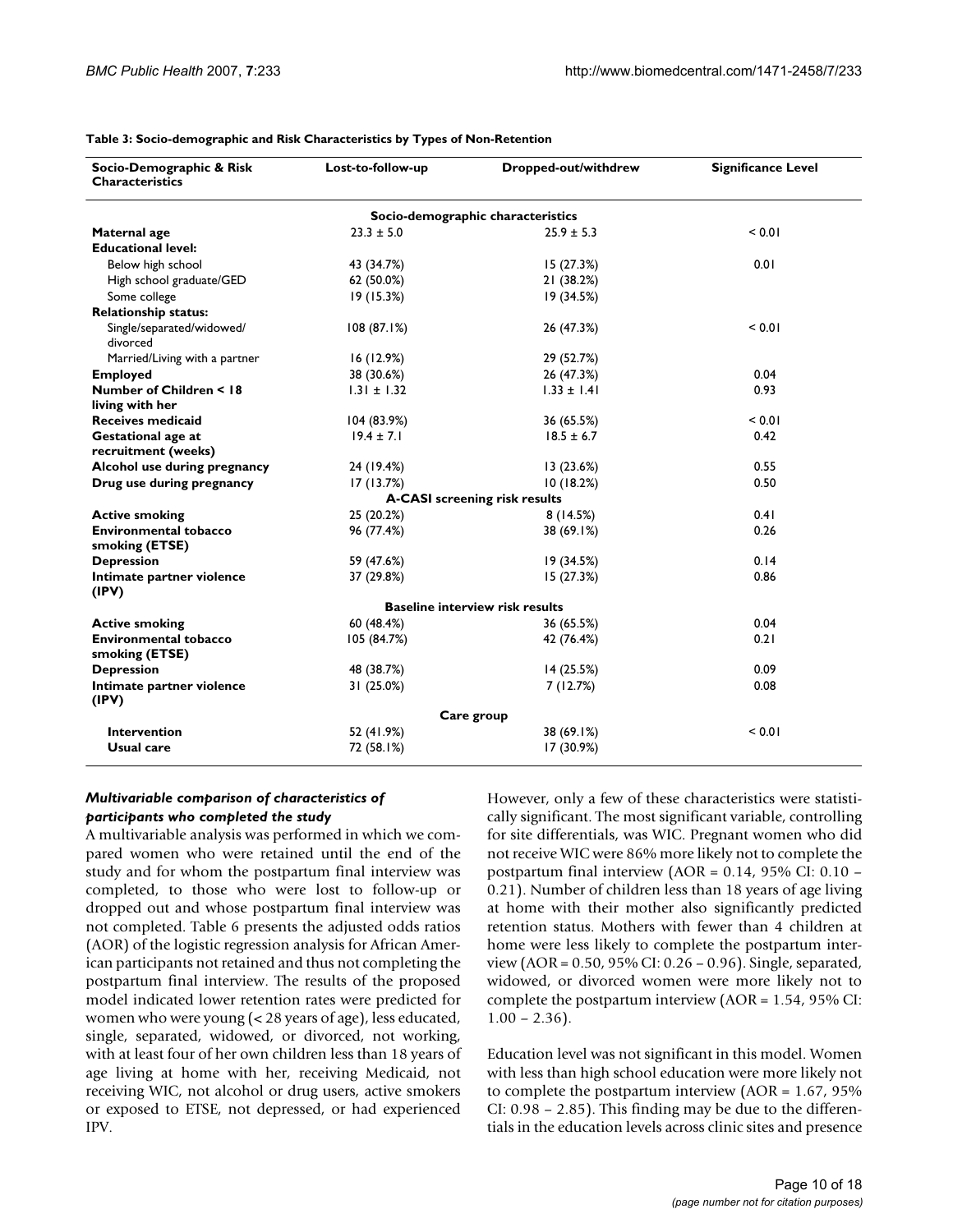**Background characteristics at baseline interview Number eligible & complet ed baseline Not completed a follow-up interview prior to delivery\* Not completed the postpartum final interview N %\*\* N %\*\* Maternal age:** 18–22 445 70 15.7 92 20.7 23–27 327 56 17.1 72 22.0 28 + 270 67 24.8 48 17.8 **Gestational age at baseline:** < 14 weeks 353 67 19.0 70 19.8 14 + weeks 691 127 18.4 143 20.7 **Educational Level:** < High school 316 65 20.6 75 23.7 HS graduate/GED 19.8 and 19.8 and 19.8 and 19.8 and 19.8 and 19.8 and 19.8 and 19.8 and 19.8 and 19.8 and 19.8 At least some college 242 242 45 18.6 42 17.4 **Relationship Status:** Single/separated/widowed/divorced 797 147 18.4 174 21.8 Married or living with partner 15.8 and the control of the control of the 247 19.0 39 15.8 **Current work status:** Working (full- or part-time) 381 71 18.6 70 18.4 Not currently working **1.6 123** 123 18.6 143 21.6 143 1662 123 18.6 143 11.6 **No. children < 18 living with Her:** < 4 children 977 182 18.6 192 19.7 4+ children 12 17.9 21 31.3 **Medicaid status:** Yes 810 156 19.3 166 20.5 No 229 36 15.7 46 20.1 **WIC status:** Yes 860 112 13.0 126 14.7 No 184 82 44.6 87 47.3 **Other public assistance:** Yes 625 118 18.9 129 20.6 No 416 76 18.3 84 20.2 **Clinic sites:** A 177 27 15.3 29 16.4 B 104 14 13.5 36 34.6 C 201 39 19.4 27 13.4 D 191 33 17.3 34 17.8 E 101 23 22.8 23 22.8 F 270 58 21.5 64 23.7 **Care group:** Intervention 521 98 18.8 114 21.9 Usual care 523 96 18.4 99 18.9 **Total** 1044 194 18.6 213 20.4

**Table 4: Comparison of non-completion of follow-up and postpartum interviews by African American participants by background characteristics**

\* Completed the second follow-up interview prior to delivery or the first follow-up interview and delivered prior to the time to administer the second follow-up interview.

\*\* Percentages are calculated of the total number of eligible women who completed the baseline interview (second column).

of risk factors in the model. The Chi-square test for cross tabulation of clinic sites by education level indicated that education levels were statistically different across sites. Similarly, education level was statistically different with respect to presence or absence of active smoking risk, ETSE risk, or depression risk. Other socio-demographic and risk characteristics were not significant in predicting the completion of the postpartum interview.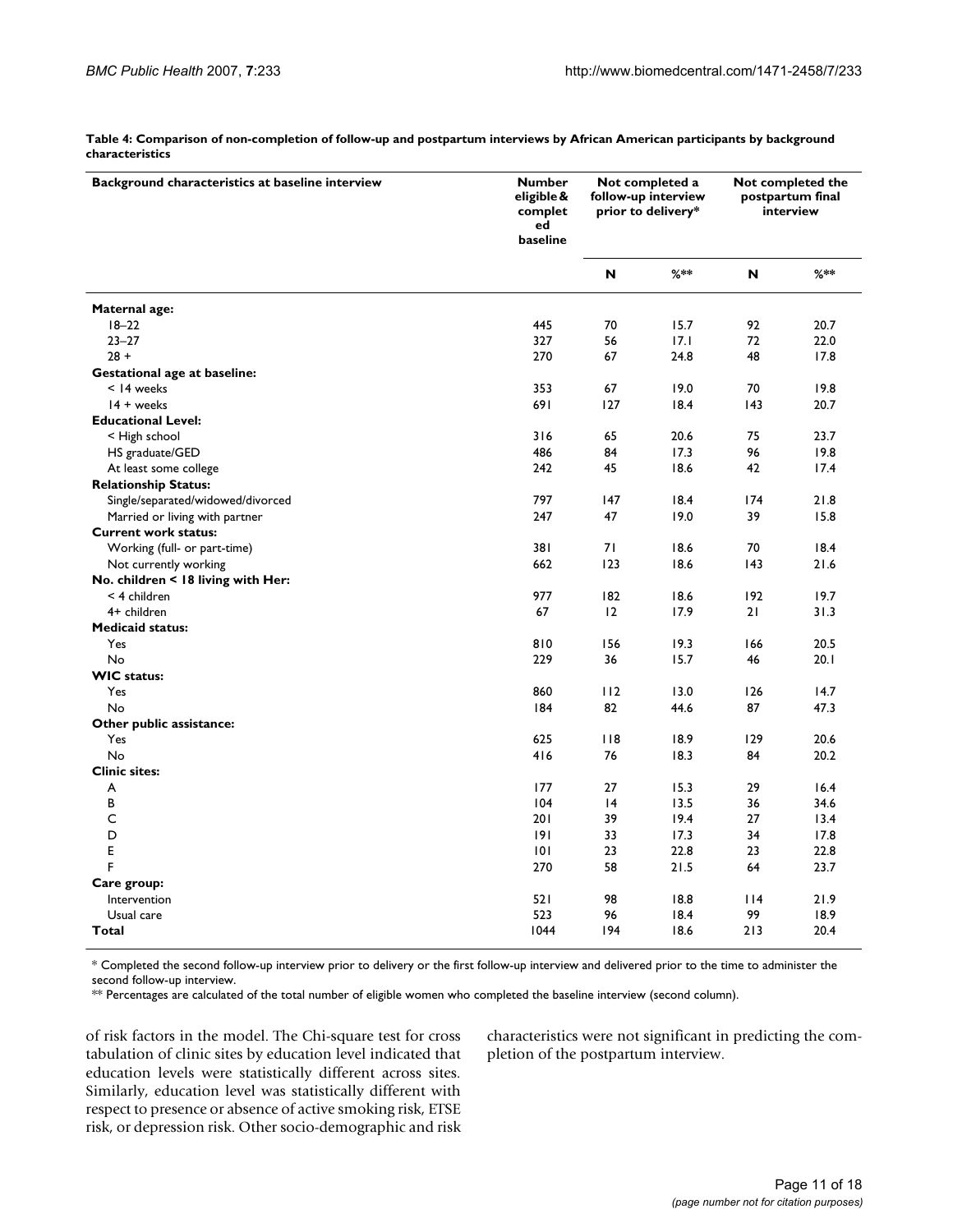**Table 5: Comparison of non-completion of follow-up and postpartum interviews by African American participants by risk characteristics**

| <b>Risk characteristics</b><br>at baseline<br>interview | Number eligible &<br>completed baseline | Not completed a follow-up interview<br>prior to delivery* |        | Not completed the final postpartum<br>interview |      |
|---------------------------------------------------------|-----------------------------------------|-----------------------------------------------------------|--------|-------------------------------------------------|------|
|                                                         |                                         | $\mathsf{N}$                                              | %**    | $\sf N$                                         | %**  |
|                                                         |                                         |                                                           |        |                                                 |      |
| <b>Active smoking:</b>                                  |                                         |                                                           |        |                                                 |      |
| Yes                                                     | 198                                     | 43                                                        | 21.7   | 46                                              | 23.2 |
| No                                                      | 846                                     | 151                                                       | 17.8   | 167                                             | 19.7 |
| <b>Environmental</b><br>tobacco smoking<br>(ETSE):      |                                         |                                                           |        |                                                 |      |
| Yes                                                     | 742                                     | 147                                                       | 19.8   | 153                                             | 20.6 |
| No                                                      | 283                                     | 44                                                        | 15.6   | 57                                              | 20.1 |
| <b>Depression:</b>                                      |                                         |                                                           |        |                                                 |      |
| Yes                                                     | 463                                     | 94                                                        | 20.3   | 96                                              | 20.7 |
| No<br>Intimate partner                                  | 581                                     | 100                                                       | 17.2   | 117                                             | 20.1 |
| violence (IPV):                                         |                                         |                                                           |        |                                                 |      |
| Yes                                                     | 336                                     | 68                                                        | 20.2   | 62                                              | 18.5 |
| No                                                      | 708                                     | 126                                                       | 17.8   | 151                                             | 21.3 |
| <b>Risk groups:</b>                                     |                                         |                                                           |        |                                                 |      |
| Smoking (active &<br>ETSE) only                         | 325                                     | 59                                                        | 18.2   | 66                                              | 20.3 |
| Depression only                                         | 63                                      | 12                                                        | 19.0   | 16                                              | 25.4 |
| Intimate partner<br>violence only                       | 28                                      | $\overline{2}$                                            | 7.1    | 3                                               | 8.0  |
| Smoking &<br>depression                                 | 193                                     | 38                                                        | 19.7   | 46                                              | 23.8 |
| Smoking & intimate<br>partner violence                  | 101                                     | 22                                                        | 21.8   | 25                                              | 24.8 |
| Depression &<br>partner violence                        | 37                                      | 8                                                         | 21.6   | 5                                               | 13.5 |
| All risks                                               | 170                                     | 36                                                        | 21.2   | 29                                              | 17.1 |
| Any of the 4 risks:                                     |                                         |                                                           |        |                                                 |      |
| Yes<br>No                                               | 907                                     | 175                                                       | 19.3   | 190                                             | 20.9 |
| <b>Number of risks:</b>                                 | 137                                     | 9                                                         | 13.9   | 23                                              | 16.8 |
| 0                                                       | 137                                     | 9                                                         | 13.9   | 23                                              | 16.8 |
| L                                                       | 360                                     | 61                                                        | 16.9   | 76                                              | 21.1 |
| $\overline{\mathbf{c}}$                                 | 298                                     | 60                                                        | 20.1   | 68                                              | 22.8 |
| 3                                                       | 213                                     | 45                                                        | 21.1   | 39                                              | 18.3 |
| $\overline{4}$                                          | 36                                      | 9                                                         | 25.0   | 7                                               | 19.9 |
| <b>Number of risks</b><br>(exc. EISE):                  |                                         |                                                           |        |                                                 |      |
| 0                                                       | 388                                     | 63                                                        | 16.2   | 75                                              | 19.3 |
|                                                         | 358                                     | 67                                                        | 18.7   | 82                                              | 22.9 |
| $\overline{2}$                                          | 255                                     | 54                                                        | $21.2$ | 46                                              | 18.0 |
| 3<br><b>Alcohol use during</b>                          | 43                                      | $\overline{10}$                                           | 23.3   | $\overline{10}$                                 | 23.3 |
| pregnancy:<br>Yes                                       | 223                                     | 37                                                        | 16.6   | 43                                              | 19.3 |
| No                                                      | 820                                     | 157                                                       | 19.1   | 170                                             | 20.7 |
| Drug use during                                         |                                         |                                                           |        |                                                 |      |
| pregnancy:<br>Yes                                       | 8                                       | 42                                                        | 23.2   | 33                                              | 18.2 |
| No                                                      | 863                                     | 152                                                       | 17.6   | 180                                             | 20.9 |
| Care group:                                             |                                         |                                                           |        |                                                 |      |
| Intervention                                            | 521                                     | 98                                                        | 18.8   | 114                                             | 21.9 |
| Usual Care                                              | 523                                     | 96                                                        | 18.4   | 99                                              | 18.9 |
| <b>Total</b>                                            | 1044                                    | 194                                                       | 18.6   | 213                                             | 20.4 |

\* Completed the second follow-up interview prior to delivery or the first follow-up interview and delivered prior to the time to administer the second follow-up interview.

\*\* Percentages are calculated of the total number of eligible women who completed the baseline interview (second column).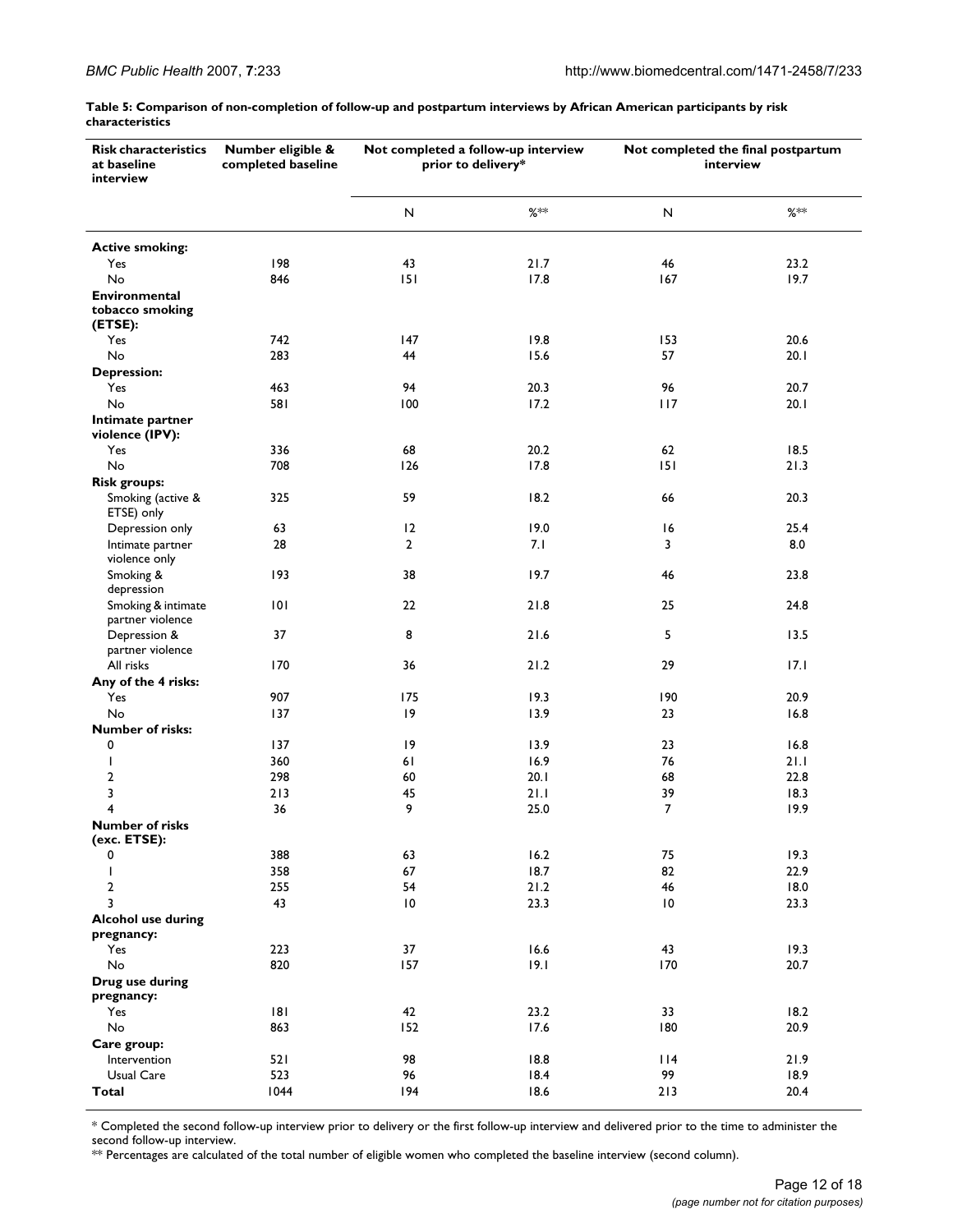**Table 6: Logistic regression analysis on African American participants not completing the postpartum final interview**

| Characteristics at baseline interview           | AOR* (95% CI)         |
|-------------------------------------------------|-----------------------|
| Maternal age:                                   |                       |
| $18 - 22$                                       | 1.38(0.87, 2.20)      |
| $23 - 27$                                       | 1.41 (0.89, 2.42)     |
| $28 +$                                          | 1.00                  |
| <b>Educational level:</b>                       |                       |
| < High school                                   | 1.67 (0.98,2.85)      |
| HS graduate/GED                                 | 1.37(0.84, 2.21)      |
| At least some college                           | 1.00                  |
| <b>Relationship status:</b>                     |                       |
| Single/separate/widowed/divorced                | 1.54 (1.00, 2.36)     |
| Married or living with partner                  | 1.00                  |
| <b>Current work status:</b>                     |                       |
| Working (full- or part-time)                    | $0.84$ (0.58, 1.22)   |
| Not currently working                           | 1.00                  |
| No. children < 18 living at home:               |                       |
| < 4 children                                    | 0.50(0.26, 0.96)      |
| 4+ Children                                     | 1.00                  |
| <b>Medicaid status:</b>                         |                       |
| Yes                                             | 1.11(0.70, 1.78)      |
| No                                              | 1.00                  |
| <b>WIC</b> status:                              |                       |
| Yes                                             | 0.14(0.10, 0.21)      |
| No                                              | 1.00                  |
| Alcohol use during pregnancy:                   |                       |
| Yes                                             | $0.96$ $(0.62, 1.48)$ |
| No                                              | 1.000                 |
| Drug use during pregnancy:                      |                       |
| Yes                                             | 0.77(0.48, 1.24)      |
| No                                              | 1.00                  |
| <b>Clinic site:</b>                             |                       |
| A                                               | 0.58(0.34, 0.98)      |
| в                                               | 2.22 (1.29,3.81)      |
| C                                               | 0.42(0.24, 0.73)      |
| D                                               | 0.72(0.43, 1.21)      |
| E                                               | 0.81(0.44, 1.50)      |
| F                                               | 1.00                  |
|                                                 |                       |
| <b>Active smoking:</b><br>Yes                   |                       |
|                                                 | 1.17(0.75, 1.82)      |
| No                                              | 1.00                  |
| <b>Environmental tobacco smoking</b><br>(ETSE): |                       |
| Yes                                             | 1.03 (0.70,1.52)      |
| No                                              | 1.00                  |
| <b>Depression:</b>                              |                       |
| Yes                                             | 0.99(0.70, 1.40)      |
| No                                              | 1.00                  |
| Intimate partner violence (IPV):                |                       |
| Yes                                             | 0.70(0.48, 1.03)      |
| No                                              | 1.00                  |
|                                                 |                       |

\* AOR is adjusted odds ratio.

#### *Identification of subgroups of women with low or high rates of completion of the study*

The Classification and Regression Trees (CART) procedure was used to identify the characteristics of those homogeneous subgroups of African American women who were less (more) likely not to be retained at postpartum. Identification of these subgroups can aid investigators who are conducting research on minority populations to focus retention strategies toward those subgroups of women who could have low retention rates.

The CART methodology was implemented using all the predictors shown in Table 6. For these categorical characteristics, there are over 110 thousand possible combinations. Table 7 presents the results of running the CART procedure with various subsets of these predictors and displays the socio-demographic and risk combinations of African American women not completing the postpartum interview. While the overall non-retention (non-completion of postpartum interview) rate for all African American women was 20%, various subgroups of women experienced higher or lower retention rates. In the first panel, two subgroups of women were identified with very high rates of non-completion of the postpartum interview (> 40%). In the second panel, four subgroups of women were identified with high rates of non-completion (30– 40%), while six subgroups of women in the third panel were identified with very low rates of non-completion of the postpartum interview (< 10%). Figure 2 shows an example of these subgroups with different retention rates, as created by the CART-based classification tree procedure.

As shown in Table 7, the characteristics of the two subgroups of women with *the highest rates of non-retention* (or highest rates of not completing the postpartum interview) are: (1) women not receiving WIC (47.3% not retained for the final interview; see Figure 2), and (2) single women, 23–27 year olds with less than high school education who were drug users (40.7% not retained).

The second panel of subgroups of women is those with *30–40% non-retention rates*. Four such subgroups are shown in Table 7. Examples of these subgroups are:

(1) women with less than high school education, young (< 28 years old), and women using alcohol and drugs (38.1% were not retained until the end of the study),

(2) women 23–27 years old who were not working and were drug users had a low retention rate (36.4% were not retained),

(3) young women (< 28 years old) who were alcohol users and receiving Medicaid (32.1% were not retained),

(4) women with at least four children below 18 years of age living at home (31.3% were not retained).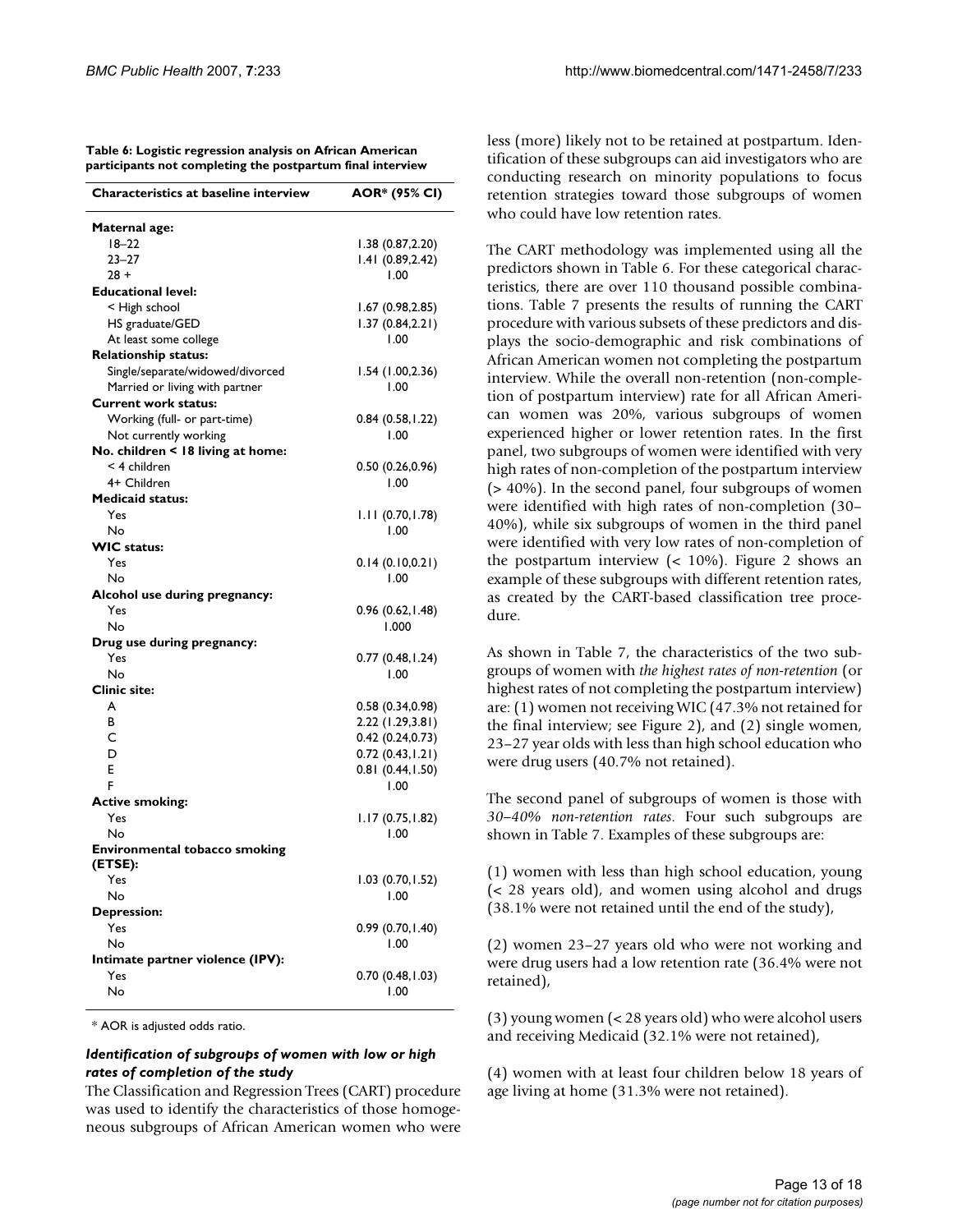| Subgroup                               | Socio-demographic character-<br>istics# of African American<br>pregnant women  | % not completing postpartum<br>interview     | N   |  |  |  |
|----------------------------------------|--------------------------------------------------------------------------------|----------------------------------------------|-----|--|--|--|
|                                        |                                                                                | I. Very high rates of non completion (> 40%) |     |  |  |  |
| 1.1                                    | Not receiving WIC                                                              | 47.3                                         | 184 |  |  |  |
| 1.2                                    | Single, HS or less, drug user, 23-27<br>years old                              | 40.7                                         | 27  |  |  |  |
|                                        |                                                                                | 2. High rates of non completion (30-40%)     |     |  |  |  |
| 2.1                                    | < HS, drug user, < 28 years of age,<br>alcohol user                            | 38.1                                         | 21  |  |  |  |
| 2.2                                    | Not working, drug user, 23-27<br>years of age                                  | 36.4                                         | 33  |  |  |  |
| 2.3                                    | < 28 years old, alcohol user,<br>receiving Medicaid                            | 32.1                                         | 106 |  |  |  |
| 2.4                                    | With 4+ children < 18 years living<br>at home                                  | 31.3                                         | 67  |  |  |  |
| 3. Low rates of non completion (< 10%) |                                                                                |                                              |     |  |  |  |
| 3.1                                    | With < 4 children below 18 years<br>living at home, 28+ years, alcohol<br>user | 5.4                                          | 74  |  |  |  |
| 3.2                                    | < 28 years, alcohol user, no<br>Medicaid                                       | 5.7                                          | 35  |  |  |  |
| 3.3                                    | WIC recipient, HS or less, single,<br>drug user, 18-22 or 28+ years            | 7.1                                          | 70  |  |  |  |
| 3.4                                    | WIC recipient, at least some<br>college                                        | 8.1                                          | 173 |  |  |  |
| 3.5                                    | WIC recipient, less than HS, single,<br>not drug user, Medicaid recipient      | 8.3                                          | 12  |  |  |  |
| 3.6                                    | 28+ years, alcohol user                                                        | 8.5                                          | 82  |  |  |  |

**Table 7: Characteristics of African American pregnant women by rates of not completing the postpartum final interview**

# Socio-demographic characteristics are those identified at baseline interview.

The third panel of subgroups of women are those with the *lowest rates of non-retention*. Examples of these subgroups are:

(1) older women (at least 28 years of age), alcohol users, and with less than four children aged less than 18 years living at home (high retention rate at the end of the study: only 5.4% did not complete the final interview),

(2) alcohol users less than 28 years old and not receiving Medicaid (low rate of not completing the final interview of 5.7%),

(3) WIC recipients who are single 18–22 or 28+ years old with high school education or less and single (non-retention rate of  $7.1\%$ ),

(4) WIC recipients with some college (non-retention rate of only 8.1%, as shown in Figure 2),

(5) WIC and Medicaid recipients with less than high school who were single and not using drugs (8.3% nonretention rate),

(6) women 23–27 years old with at least high school education who were not depressed, experienced no IPV, and receiving no Medicaid (high retention rates: 9.5% did not complete the final interview).

From the above lists, it is evident that single, less educated, drug and alcohol using, and non-working women and WIC non-recipients may represent minority women with expected high attrition rates. These subgroups of women identified with very high or high non-retention rates may deserve special attention and additional efforts in future research on low-income minority women, in order to achieve higher rates of retention and to increase the generalizability of research results.

#### **Discussion**

The successful recruitment and retention of low-income minority women in Project DC-HOPE is in marked contrast to previous reports for similar ethnic minorities in clinical research [3,11,12,31-33]. It has been reported that recruitment rates of ethnic minorities in clinical trials are small when compared to non-minorities [31,34,35]. Our results can, to some degree, be attributed to the resources expended. As Powe and Gary [12] have suggested, incentives play an important role in the initial recruitment and subsequent retention of this ethnic minority population. The project supported a clinic site administrator to ensure the integration of the project into the clinic's everyday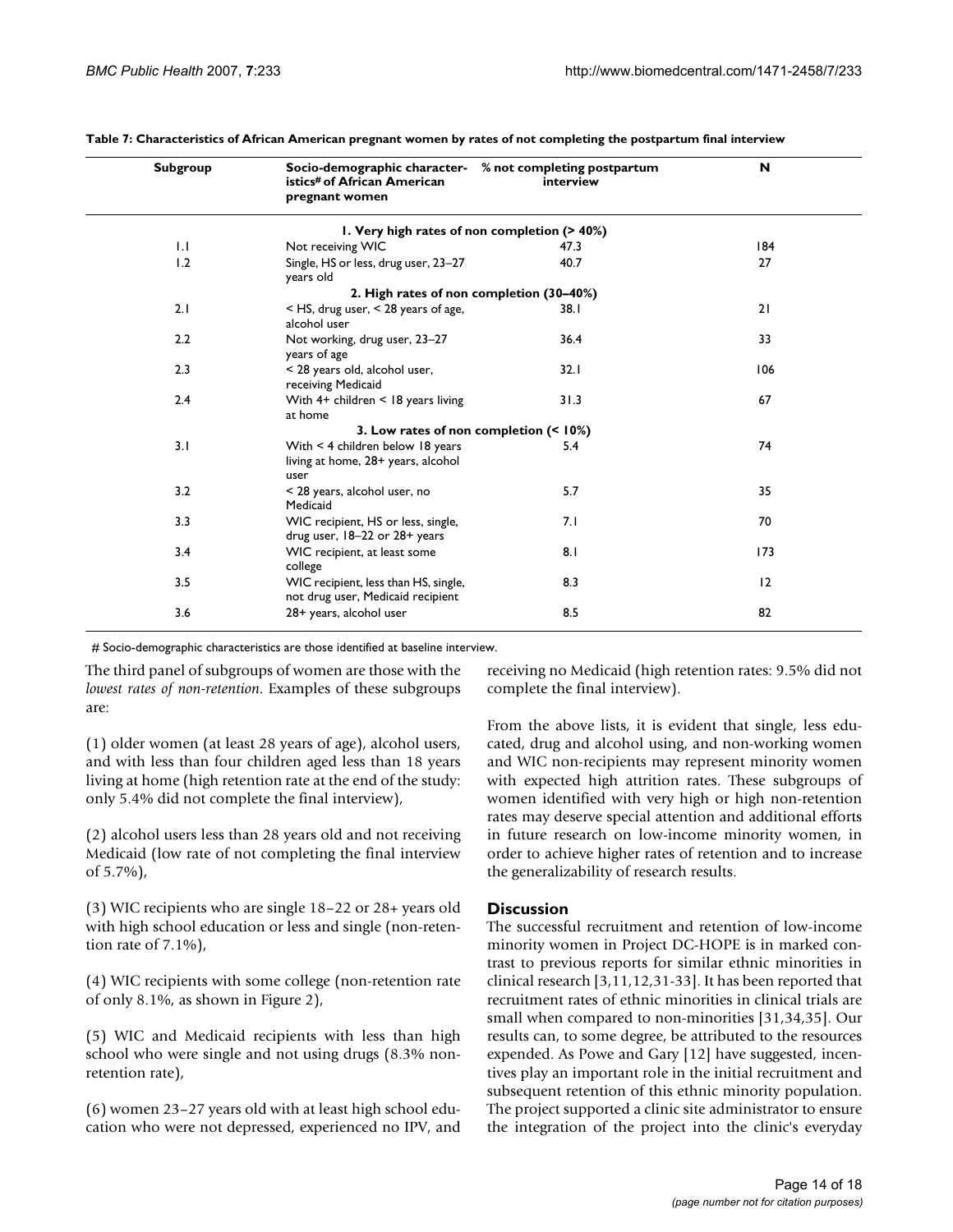

Figure 2 CART Analysis of Retention Rates by Various Characteristics.

activities. In addition, the project design contributed to our recruitment and retention success. This included enrolling participants after they completed the baseline interview and scheduling intervention sessions to coincide with prenatal care visits. Also, the subject matter and timing of this study likely contributed to the successful recruitment and retention of participants. Pregnancy is a finite time interval during which the health of the baby is of heightened concern. Additionally, mothers may be more motivated to make behavior changes to improve their own health as well as that of their unborn infant.

These strategies alone were not likely sufficient, however. A great contribution to our success was the conscientious and dedicated efforts of the project teams. They effectively used the DMS and skillfully applied the strategies taught in training. Matching the RSs and PAs to our study population in terms of gender and ethnicity was also critical, as has been demonstrated in other research efforts. Moreno-John, et al. [36] report that the Resource Centers on Minority Aging Research employ staff and researchers that are ethnically and culturally matched to community participants, since it has been found that employment of researchers and staff reflective of the community improves subject satisfaction and adherence. Similarly, using interviewers of the same ethnic backgrounds as their subjects [3] and employing project staff who pay attention to cultural sensitivity [37-39] enhance recruitment and retention of minority populations. The collection of multiple telephone numbers, sharing updated contact information, and effective tracing techniques also led to high retention. Monitoring study progress to identify troubleshooting strategies, close supervision by the project management team, and convening meetings to discuss issues and resolve problems provided a research environment that was cohesive and goal-oriented.

Of all eligible minority women, 85% agreed to participate. Of those agreeing, 90% completed the baseline interview and were enrolled. This finding is counter to the assertion that African-American and minority women are unwilling to participate in research. In Project DC-HOPE, over 60% of those who refused to participate did so because they denied the need for help or lacked interest, which is conceptually similar to reasons reported in the literature [12] but contrary to the themes of lack of trust or fear. We speculate that the significant differences in enrollment rates by clinic site were a function of the recruitment skills of the RSs and the predisposition of the potential participants.

The lack of substantial differences in the socio-demographic characteristics and risk profiles of women retained and not retained in the study indicates similarity between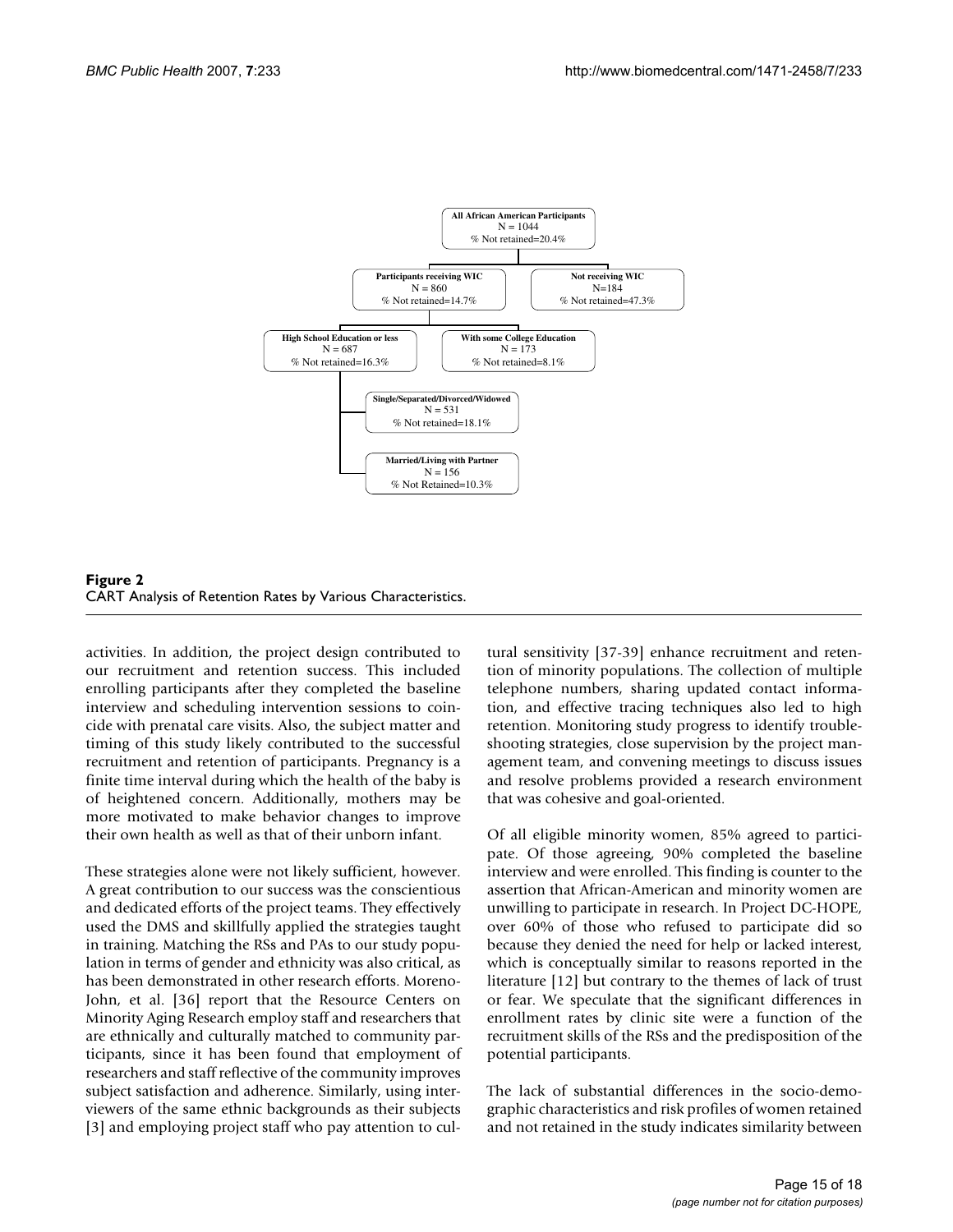the two groups, and suggests that this factor did not bias the findings of the study. Randomization into the intervention or the usual care group did not impact significantly on women's retention rates. Thus, reasons for nonretention were not intervention-specific. However, the differences between women who were lost to follow-up and women who dropped out of the study are interesting to note. Women who dropped out were more educated, more likely to be married and employed, older, and less likely to be receiving Medicaid.

In addition, women not receiving WIC were less likely to complete the postpartum interview compared to women who were receiving WIC. A profile of the WIC children [40] shows them to be economically needier than the non-WIC children, and the average age of their mothers at the time of birth was 25 years, with 8% under the age of 18. Our results show that the WIC women were significantly less educated, not working, and more likely to be receiving Medicaid than the non-WIC women. The WIC women were younger than the non-WIC women (24.4 vs. 25.2 years). It is possible that women who dropped out of the study had more stable lives and viewed the study as less beneficial to them. For these women, the benefits of the study must consistently be reinforced throughout the duration of the study to prevent them from losing interest and dropping out. Interestingly, women with only IPV risk had the lowest non-completion rates of any risk group, perhaps finding the study beneficial to them.

On the other hand, women who were lost to follow-up were less educated, not married, unemployed, younger and receiving Medicaid. In our prediction models, being single, separated, widowed, or divorced was a significant predictor for not completing the postpartum interview. Although not significant, prediction results indicated a trend for women with less than high school education being more likely not to complete the postpartum interview. Even though the WIC recipients had higher interview completion rates than the non-WIC recipients, among women who were lost to follow-up, 65% were receiving WIC as compared to 38% among women who dropped out. In addition, women in the usual care group, with whom there was less contact throughout the study, were also more likely to be lost to follow-up as compared to the intervention group. We conclude that the women lost to follow-up were likely less stable and more difficult to contact and retain. Those women are young, less educated, less likely to be married or employed, and more likely to be on Medicaid. For such women, investigators should emphasize the need for obtaining accurate and complete contact information in order to be able to minimize non-retention as much as possible.

## **Conclusion**

The success of the recruitment and retention efforts in Project DC-HOPE indicates that difficulties in recruiting and retaining minorities for clinical and behavioral research are not insurmountable. With targeted recruitment and retention strategies, minorities will participate at high rates in these trials. It is important that they be included in these trials because the prevalence of many health problems is higher in ethnic minorities, and health outcomes are often poorer. Consequently, the reduction of racial and ethnic health disparities has become an important public health objective, requiring concerted and innovative efforts. In addition, the inclusion of ethnic minorities in clinical and behavioral research provides better access to new and high-quality health care often not available to them, and permits the study of potential ethnic differences in the pathology of disease. Finally, increased participation of ethnic minorities will result in improved generalizability of research results.

#### **Abbreviations**

A-CASI – Audio-Computer-Assisted Self Interview

- AOR Adjusted Odds Ratios
- CART Classification and Regression Trees
- DCC Data Coordinating Center
- DMS Data Management System

DC-HOPE – intervention trial entitled "Interventions for Risk Factors in Pregnant Women in Washington, DC: An Integrated Approach" or DC-Healthy Outcomes of Pregnancy Education

- ETSE Environmental Tobacco Smoke Exposure
- IPV Intimate Partner Violence
- RS Recruitment Specialists
- PA Pregnancy Advisors/Interventionists
- WIC Women, Infants and Children's Program

RTI International – A trade name of Research Triangle Institute

# **Competing interests**

The author(s) declare that they have no competing interests.

# **Authors' contributions**

**M. Nabil El-Khorazaty:**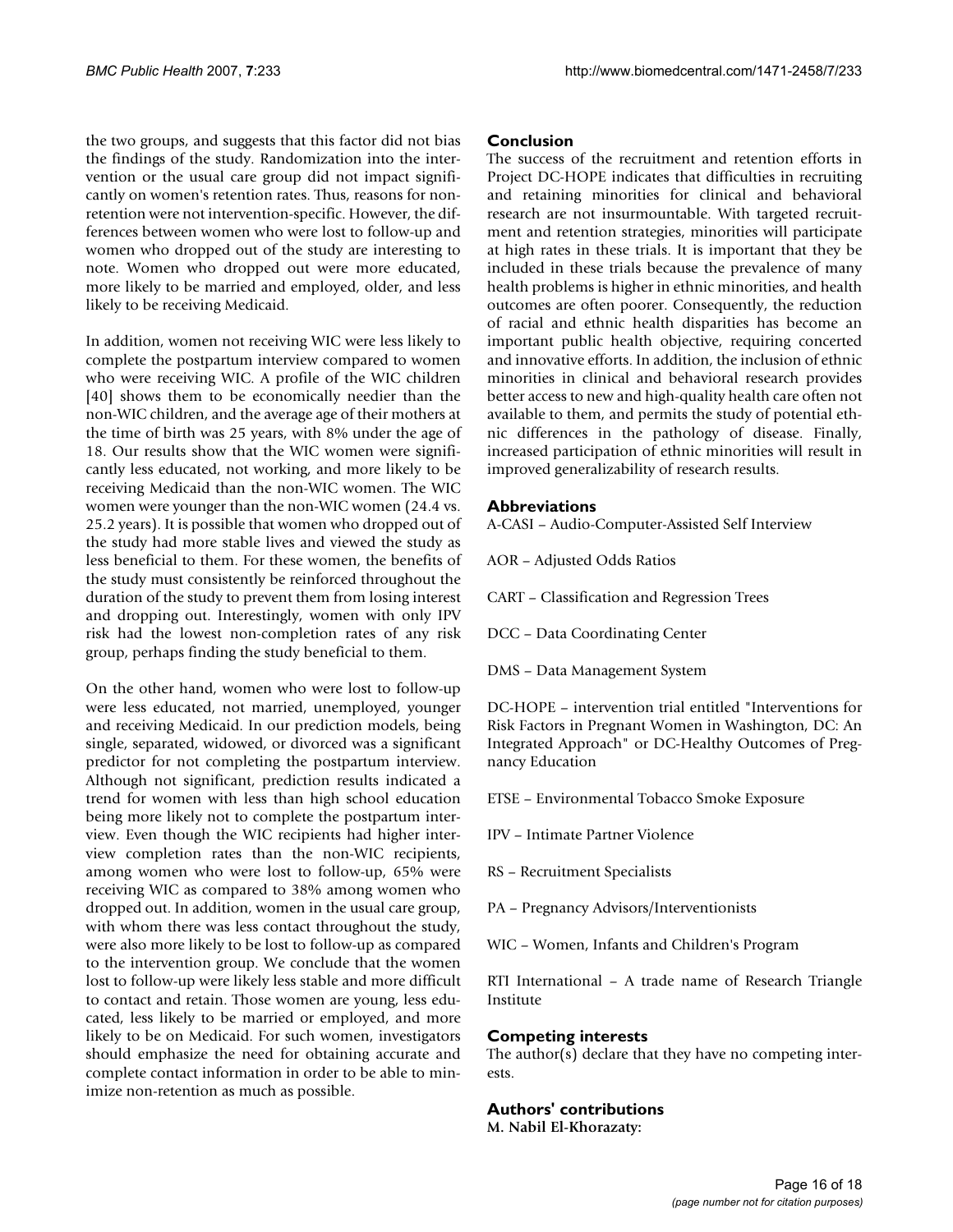MNE, as the P.I. of the DCC, made substantive contributions to the conception, planning, design, sample size determination, development of the instruments, development of the Data Management System (DMS), and conduct of the study. He also monitored recruitment, data collection, and follow-up activities, supervised data processing, developed the analysis plan, conducted interim analysis and reported to the Data Safety Monitoring Board (DSMB), performed substantial statistical analyses, participated in the writing of the manuscript, and finally MNE has given final approval of the manuscript for publication.

# **Allan A. Johnson:**

AAJ had extensive involvement in the planning of recruitment and retention procedures and documents and provided help in the developments of instruments and selection and provision of orientations to clinic sites. AAJ also participated in selection, training, assignment of recruitment specialists, and meeting with them. AAJ participated in data analysis activities and interpretation of the results, and drafting and review of the manuscript, and he has given final approval of the version to be published.

# **Michele Kiely:**

MK, as the NICHD Project Officer, oversaw all the activities of the study while it was in the field. She participated in the analysis and interpretation of the results. MK did a significant amount of the original writing of the manuscript, as well as revising it critically for important intellectual content; finally, MK has given final approval of the version to be published.

#### **Ayman A.E. El-Mohandes:**

AAE was directly involved in the design and implementation of all aspects of this study. He monitored all activities related to recruitment and retention as the Executive P.I. of the NIH-DC Initiative to Reduce Infant Mortality in Minority Populations. AAE also participated directly in the analysis plan and the interpretation of results. He participated in the authorship of the paper; he reviewed and edited, when necessary, and approved the text as it is presented in its final form.

#### **Siva Subramanian:**

SS made significant contributions beginning from the conception and design of this study. He also participated in the analysis and interpretation of data. SS was also involved in reviewing the manuscript and contributed to the improvement of the manuscript. SS approves the final version of this manuscript.

# **Haziel A. Laryea:**

HAL helped in the planning of recruitment activities, development of field instruments and forms, providing site orientation and training of recruitment specialists. HAL had extensive involvement in the implementation and supervision of recruitment and retention activities including assignment of recruitment specialists, participation in regular meetings, and monitoring their day-to-day activities.

#### **Kennan B. Murray:**

KBM contributed to the planning and design of the study, development of the study instruments, training of data collectors, developing of the DMS, help in the development of manuals of operations, monitoring field activities, prepared monitoring and tracking reports of all recruitment, interviewing, and follow-up activities, contributed to the interim analyses, performed the statistical analysis, contributed to the draft of the manuscript, provided substantial interpretation of data, and KBM gave final approval of the manuscript for publication.

# **Jutta S. Thornberry:**

JST contributed to the planning and design of the study, development of the study instruments, development of the operations manuals, training of data collectors, monitoring field activities. She also contributed to the draft of the manuscript, provided substantial interpretation of data and results, and JST gave final approval of the manuscript for publication.

# **Jill G. Joseph:**

JGJ made substantial contributions to conception and design of this study and to analysis and interpretation of data; she has also been involved in drafting the manuscript and revising it critically for important intellectual content; finally, JGJ has given final approval of the version to be published.

#### **Acknowledgements**

The authors wish to thank the field work staff, the interviewers, and data management staff. We wish to thank the participants who welcomed us into their lives in hopes of helping themselves and their children. We also wish to thank Dr. Dale Horne for her editorial review of the manuscript.

This study was supported by grants no. 3U18HD030445; 3U18HD030447; 5U18HD31206; 3U18HD031919; 5U18HD036104, National Institute of Child Health and Human Development and the National Center on Minority Health and Health Disparities, National Institutes of Health, Department of Health and Human Services.